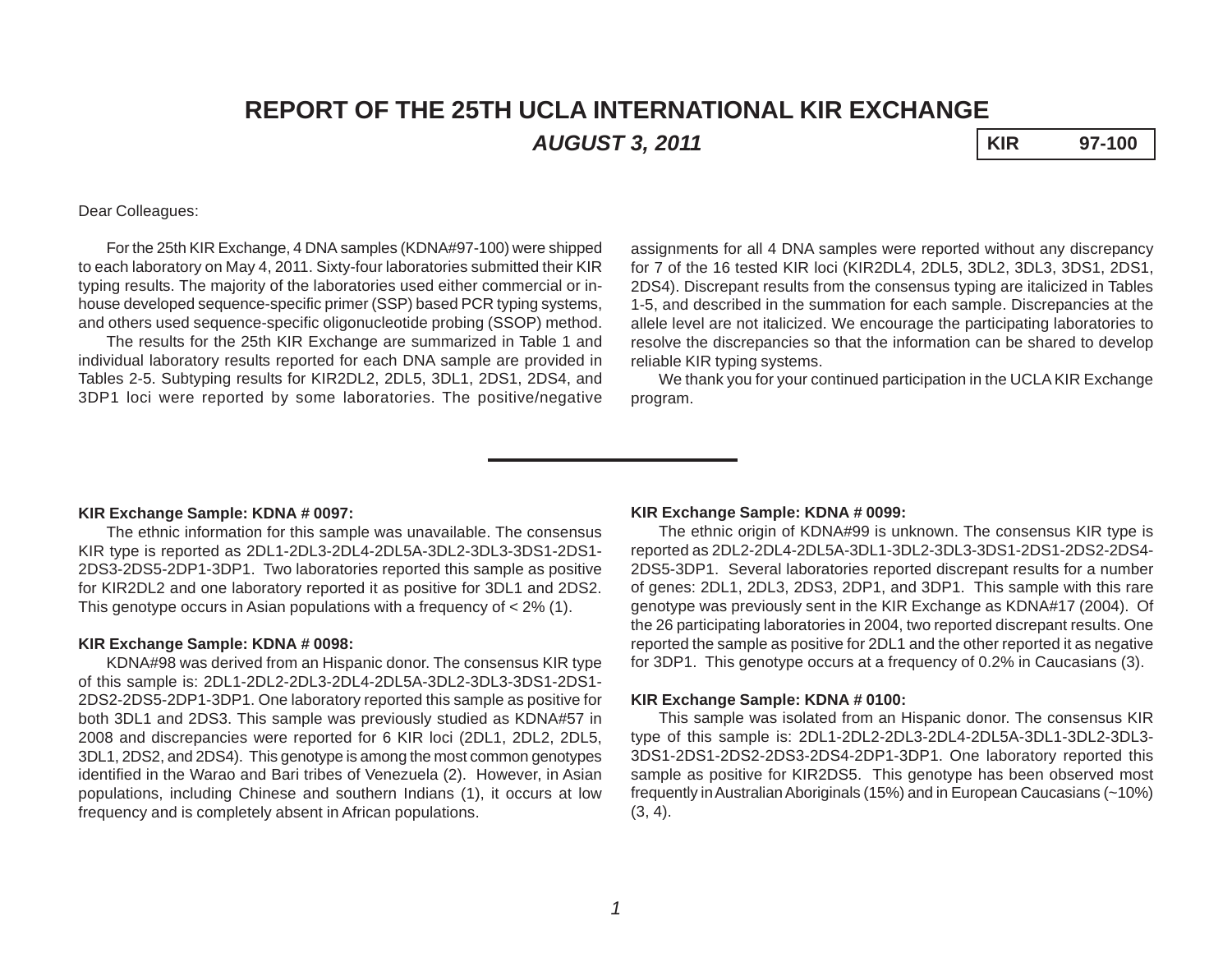# **References**

- 1. Rajalingam, R., Du, Z., Meenagh, A., Luo, L., Kavitha, V. J., Pavithra-Arulvani, R., Vidhyalakshmi, A., Sharma, S. K., Balazs, I., Reed, E. F.*, et al.* 2008. Distinct diversity of KIR genes in three southern Indian populations: comparison with world populations revealed a link between KIR gene content and pre-historic human migrations. *Immunogenetics 260:207-217.*
- 2. Gendzekhadze, K., Norman, P. J., Abi-Rached, L., Layrisse, Z., and Parham, P. 2006. High KIR diversity in Amerindians is maintained using few gene-content haplotypes. *Immunogenetics 58.474.*
- 3. Yawata M., Yawata N., Abi-Rached L., and Parham P. Variation within the human killer cell immunoglobulin-like receptor (KIR) gene family. *2002. Crit Rev Immunol 22:463-482.*
- 4. Toneva, M., Lepage, V., Lafay, G., Dulphy, N., Busson, M., Lester, S., Vu-Trien, A., Michaylova, A., Naumova, E., McCluskey, J., and Charron, D. 2001. Genomic diversity of natural killer cell receptor genes in three populations. *Tissue Antigens 57, 358-362.*

*Arlene Locke, Marie Lau, Elaine F. Reed, and Rajalingam Raja NEXT MAILING DATE: February 1, 2012*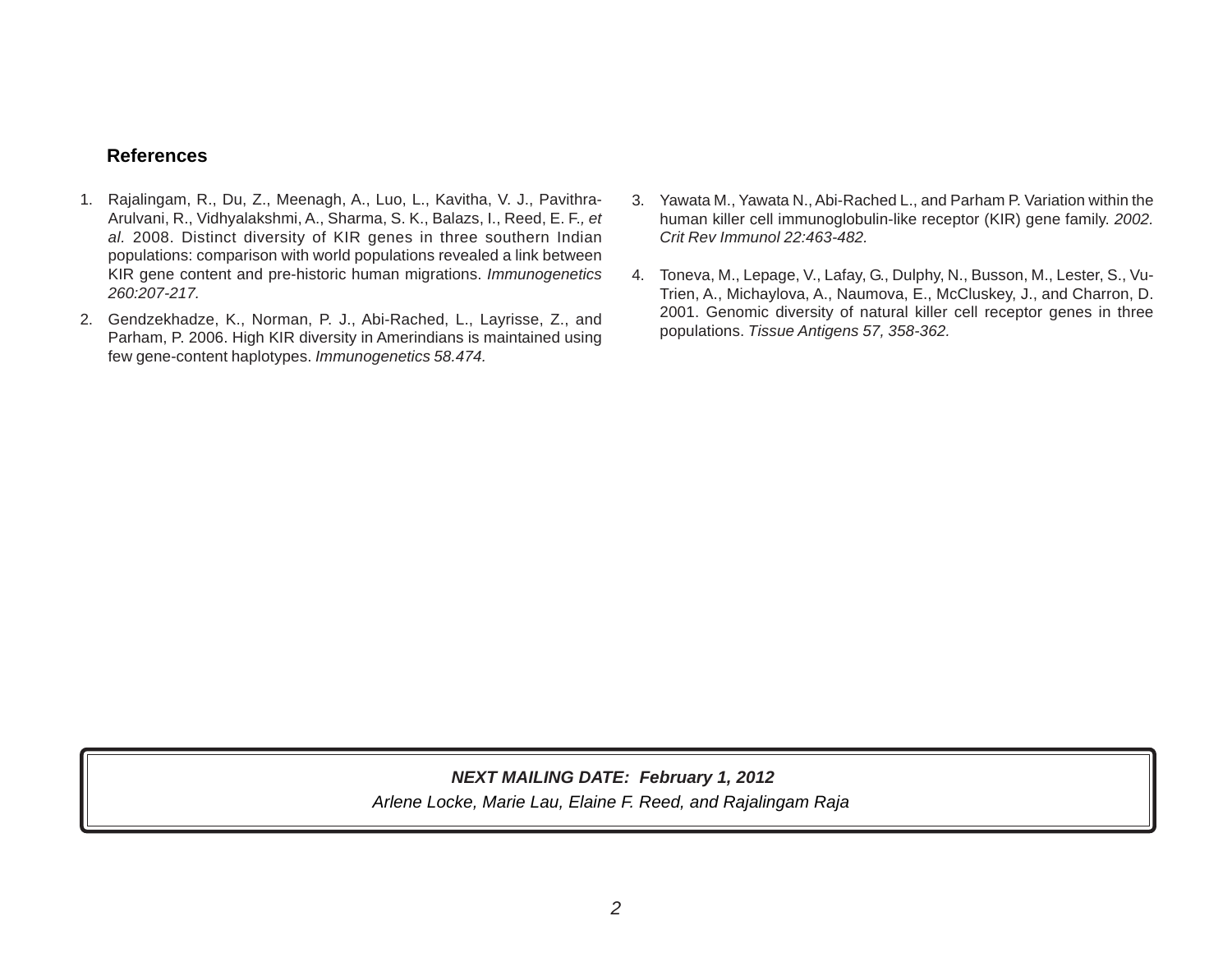|         |       |                            |                       |                                       |                              |                       | Table 1. Summary of the 25th KIR Exchange (KDNA#97-100) |                                           |                      |                       |            |                                    |                       |                       |                                                                                                |                              |                                 |                                                                                                                    |
|---------|-------|----------------------------|-----------------------|---------------------------------------|------------------------------|-----------------------|---------------------------------------------------------|-------------------------------------------|----------------------|-----------------------|------------|------------------------------------|-----------------------|-----------------------|------------------------------------------------------------------------------------------------|------------------------------|---------------------------------|--------------------------------------------------------------------------------------------------------------------|
| KIR Ex. |       | #<br>DNA reporting<br>labs | <b>2DL1</b>           | <b>2DL2</b>                           | 2DL3                         | <b>2DL4</b>           | <b>2DL5</b>                                             | <b>3DL1</b>                               | 3DL <sub>2</sub>     | 3DL3                  | 3DS1       | <b>2DS1</b>                        | <b>2DS2</b>           | <b>2DS3</b>           | <b>2DS4</b>                                                                                    | <b>2DS5</b>                  | <b>2DP1</b>                     | 3DP1                                                                                                               |
|         | #0097 | 64                         | <b>POS</b>            | <b>NEG</b><br>POS [2]                 | <b>POS</b>                   | <b>IPOS</b><br>NT [2] | <b>POS</b><br>A [19]<br>A*001/ *005 [3]                 | <b>NEG</b><br>POS[1]                      | <b>POS</b><br>NT [1] | <b>POS</b><br>NT [2]  | <b>POS</b> | <b>POS</b><br>$*002-$<br>*004 [2]  | <b>NEG</b><br>POS [1] | <b>POS</b>            | <b>NEG</b>                                                                                     | <b>POS</b>                   | <b>POS</b><br>NT [2]            | <b>POS</b><br>$*003$ [14]<br><b>DEL</b> [6]<br>*00301/<br>*00302 [1]<br>NT [3]                                     |
|         | #0098 | 64                         | <b>POS</b>            | <b>POS</b><br>*001-*003/<br>*005 [2]  | <b>POS</b>                   | <b>POS</b><br>NT [2]  | <b>IPOS</b><br>A [19]<br>A*001/ *005 [2]<br>A*001 [1]   | <b>NEG</b><br>POS[1]                      | <b>POS</b><br>NT [1] | <b>POS</b><br>NT [2]  | <b>POS</b> | <b>IPOS</b><br>$*002-$<br>*004 [2] | <b>POS</b>            | <b>NEG</b><br>POS[1]  | <b>NEG</b>                                                                                     | <b>POS</b>                   | <b>IPOS</b><br>NT [2]           | <b>POS</b><br>*001/ *002/<br>*004, *003 [5]<br>FULL, DEL [5]<br>$*003$ [1]<br><b>FULL</b> [1]<br>NT [3]            |
| #25     | #0099 | 64                         | <b>NEG</b><br>POS [1] | <b>POS</b><br>*001-*003/<br>*005 [2]  | <b>NEG</b><br>POS [2] NT [2] | <b>POS</b>            | <b>POS</b><br>A [19]<br>A*001/ *005 [2]<br>A*001 [1]    | <b>POS</b><br>$*002$ [1]<br>*001-*020 [1] | <b>POS</b><br>NT [1] | <b>POS</b><br>NT [2]  | <b>POS</b> | <b>POS</b><br>$*002-$<br>*004 [2]  | <b>POS</b>            | <b>NEG</b><br>POS [1] | <b>POS</b><br><b>FULL [12]</b><br>*001/ *002<br>$[10]$<br>*001 [4]<br>$*00101 -$<br>*00103 [2] | <b>POS</b>                   | <b>NEG</b><br>POS [2]<br>NT [2] | <b>POS</b><br>*001/ *002/<br>*004 [12]<br><b>FULL</b> [5]<br>*001-*006 [1]<br>*003 [1]<br>NT [3]<br><b>NEG</b> [1] |
|         | #0100 | 64                         | <b>IPOS</b>           | <b>POS</b><br>*001- *003/<br>*005 [2] | <b>POS</b>                   | <b>IPOS</b><br>NT [2] | <b>POS</b><br>A [19]<br>A*001/ *005 [2]<br>A*005 [1]    | <b>POS</b><br>*01502 [1]<br>*001-*020 [1] | <b>POS</b><br>NT [1] | <b>IPOS</b><br>NT [2] | <b>POS</b> | <b>POS</b><br>$*002-$<br>*004 [2]  | <b>POS</b>            | <b>POS</b>            | <b>POS</b><br><b>FULL [12]</b><br>*001/ *002<br>$[10]$<br>*001 [4]<br>$*00101 -$<br>*00103 [2] | <b>NEG</b><br>POS [1] NT [2] | <b>POS</b>                      | <b>IPOS</b><br>*001/ *002/<br>*004, *003 [5]<br>FULL, DEL [5]<br>$*003$ [1]<br><b>FULL</b> [1]<br>NT [3]           |

**KEY for Table 1**<br>[ ] - number of labs reporting allele<br>POS - Presence of gene

- 
- 
- 

italics - assignment different from consensus SBT - Sequencing-based typing

# **KEY for Tables 2-5**

italics - assignment different from consensus POS - Presence of gene SSP - Sequence-specific priming-based typing NEG - Absence of gene SSOP - Sequence-specific oligonucleotide probing-based NT - Not typed  $\overline{R}$  - Not typed  $\overline{R}$  -  $\overline{R}$  -  $\overline{R}$   $\overline{R}$   $\overline{R}$   $\overline{S}$   $\overline{S}$   $\overline{C}$   $\overline{R}$   $\overline{S}$   $\overline{S}$   $\overline{C}$   $\overline{C}$   $\overline{S}$   $\overline{C}$   $\overline{C}$   $\overline{C}$   $\overline{C}$   $\overline{C}$   $\overline{C}$   $\$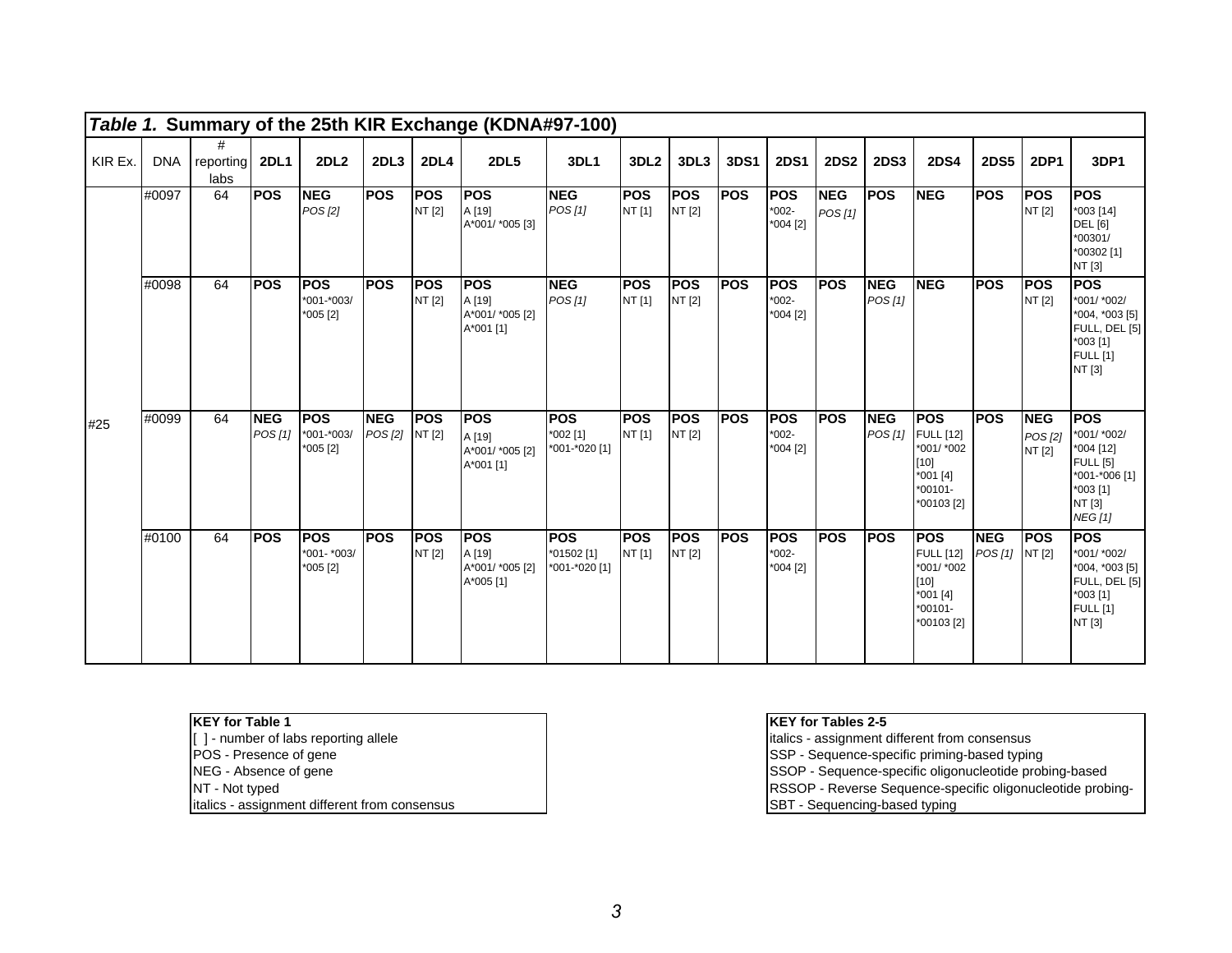| Table 2. KIR Exchange Sample: KDNA #97 |             |             |            |                   |                |            |                  |                   |             |             |             |             |             |             |                   |                |                      |
|----------------------------------------|-------------|-------------|------------|-------------------|----------------|------------|------------------|-------------------|-------------|-------------|-------------|-------------|-------------|-------------|-------------------|----------------|----------------------|
|                                        |             |             |            |                   |                |            |                  |                   |             |             |             |             |             |             |                   |                |                      |
| <b>CTR Investigator Name</b>           | <b>2DL1</b> | <b>2DL2</b> | 2DL3       | <b>2DL4</b>       | <b>2DL5</b>    | 3DL1       | 3DL <sub>2</sub> | 3DL3              | 3DS1<br>POS | <b>2DS1</b> | <b>2DS2</b> | <b>2DS3</b> | <b>2DS4</b> | <b>2DS5</b> | 2DP1              | 3DP1<br>$*003$ | <b>METHOD</b>        |
| 5488 Adams, Sharon                     | POS<br>POS  | <b>NEG</b>  | POS<br>POS | <b>POS</b><br>POS | Α              | <b>NEG</b> | POS<br>POS       | <b>POS</b><br>POS | POS         | POS<br>POS  | <b>NEG</b>  | POS<br>POS  | <b>NEG</b>  | POS         | POS<br><b>POS</b> | POS            | <b>SSP</b>           |
| 16 Askar, Medhat                       |             | <b>NEG</b>  |            |                   | Α<br>A*001/    | <b>NEG</b> |                  |                   |             |             | <b>NEG</b>  |             | <b>NEG</b>  | POS         |                   |                | SSOP, SSP            |
| 8050 Baxter-Lowe, Lee                  | POS         | <b>NEG</b>  | POS        | POS               | $*005$         | <b>NEG</b> | POS              | POS               | POS         | POS         | <b>NEG</b>  | POS         | <b>NEG</b>  | POS         | <b>POS</b>        | $*003$         | SSP                  |
| 8025 Carrington&Marti                  | POS         | <b>NEG</b>  | POS        | POS               | POS            | <b>NEG</b> | POS              | POS               | POS         | POS         | <b>NEG</b>  | POS         | <b>NEG</b>  | POS         | POS               | <b>NT</b>      | <b>SSP</b>           |
| 785 Chan, Soh Ha                       | POS         | <b>NEG</b>  | POS        | POS               | POS            | <b>NEG</b> | POS              | POS               | POS         | POS         | <b>NEG</b>  | POS         | <b>NEG</b>  | POS         | POS               | POS            | RT-PCR               |
| 3224 Chen, Dong-Feng                   | POS         | <b>NEG</b>  | POS        | POS               | POS            | <b>NEG</b> | POS              | POS               | POS         | POS         | <b>NEG</b>  | POS         | <b>NEG</b>  | POS         | POS               | POS            | SSP,SSOP             |
|                                        |             |             |            |                   |                |            |                  |                   |             | $*002-$     |             |             |             |             |                   |                |                      |
| 3632 Colombe, Beth                     | POS         | <b>NEG</b>  | POS        | <b>POS</b>        | Α              | <b>NEG</b> | POS              | POS               | POS         | $*004$      | <b>NEG</b>  | POS         | <b>NEG</b>  | POS         | POS               | $*003$         | <b>SSP</b>           |
|                                        |             |             |            |                   | $A*001/$       |            |                  |                   |             |             |             |             |             |             |                   |                |                      |
| 189 Crowe, Deborah                     | POS         | <b>NEG</b>  | POS        | POS               | $*005$         | <b>NEG</b> | POS              | POS               | POS         | POS         | <b>NEG</b>  | POS         | <b>NEG</b>  | POS         | POS               | $*003$         | <b>SSP</b>           |
| 8031 Dinauer, David                    | POS         | <b>NEG</b>  | POS        | POS               | A              | <b>NEG</b> | POS              | POS               | POS         | POS         | <b>NEG</b>  | POS         | <b>NEG</b>  | POS         | POS               | <b>DEL</b>     | SSP                  |
| 3428 Eckels/Utah                       | POS         | <b>NEG</b>  | POS        | POS               | POS            | <b>NEG</b> | POS              | POS               | POS         | POS         | <b>NEG</b>  | POS         | <b>NEG</b>  | POS         | POS               | POS            | <b>SSP</b>           |
| 4251 Ellis, Thomas                     | POS         | <b>NEG</b>  | POS        | POS               | POS            | <b>NEG</b> | POS              | POS               | POS         | POS         | <b>NEG</b>  | POS         | <b>NEG</b>  | POS         | POS               | POS            | SSOP                 |
| 8051 Endres, Robert                    | POS         | <b>NEG</b>  | POS        | POS               | Α              | <b>NEG</b> | POS              | POS               | POS         | POS         | <b>NEG</b>  | POS         | <b>NEG</b>  | POS         | POS               | $*003$         | SSP                  |
| 2549 Fagoaga, Omar                     | POS         | <b>NEG</b>  | POS        | POS               | $\overline{A}$ | <b>NEG</b> | POS              | POS               | POS         | POS         | <b>NEG</b>  | POS         | <b>NEG</b>  | POS         | POS               | <b>DEL</b>     | SSP                  |
| 8038 Fernandez-Vina&                   | POS         | <b>NEG</b>  | POS        | POS               | POS            | <b>NEG</b> | POS              | POS               | POS         | POS         | <b>NEG</b>  | POS         | <b>NEG</b>  | POS         | POS               | POS            | <b>SSOP</b>          |
| 762 Fischer&Mayr                       | POS         | <b>NEG</b>  | POS        | POS               | A              | <b>NEG</b> | POS              | POS               | POS         | POS         | <b>NEG</b>  | POS         | <b>NEG</b>  | POS         | POS               | $*003$         | <b>SSP</b>           |
| 8047 Fuessel, Monika                   | POS         | <b>NEG</b>  | POS        | POS               | POS            | <b>NEG</b> | POS              | POS               | POS         | POS         | <b>NEG</b>  | POS         | <b>NEG</b>  | POS         | POS               | POS            | <b>SSP</b>           |
| 8026 Gardiner, Clair M.                | POS         | <b>NEG</b>  | POS        | <b>POS</b>        | POS            | <b>NEG</b> | POS              | POS               | POS         | POS         | <b>NEG</b>  | POS         | <b>NEG</b>  | POS         | POS               | POS            | SSP                  |
| 8040 Gladman/Pellett/P                 | POS         | <b>NEG</b>  | POS        | POS               | POS            | <b>NEG</b> | POS              | POS               | POS         | POS         | <b>NEG</b>  | POS         | <b>NEG</b>  | POS         | POS               | POS            | <b>SSP</b>           |
| 234 Gomez, Carmen                      | POS         | <b>NEG</b>  | POS        | POS               | POS            | <b>NEG</b> | POS              | POS               | POS         | POS         | <b>NEG</b>  | POS         | <b>NEG</b>  | POS         | POS               | POS            | SSOP                 |
| 1694 Gottwald&Hesse                    | POS         | <b>NEG</b>  | POS        | POS               | POS            | <b>NEG</b> | POS              | POS               | POS         | POS         | <b>NEG</b>  | POS         | <b>NEG</b>  | POS         | POS               | POS            | <b>SSP</b>           |
| 4985 Graff, Ralph J.                   | POS         | <b>NEG</b>  | POS        | POS               | Α              | <b>NEG</b> | POS              | POS               | POS         | POS         | <b>NEG</b>  | POS         | <b>NEG</b>  | POS         | POS               | POS            | <b>SSP</b>           |
|                                        |             |             |            |                   |                |            |                  |                   |             |             |             |             |             |             |                   | *00301/        |                      |
| 8041 Han, Hoon                         | POS         | <b>NEG</b>  | POS        | POS               | POS            | <b>NEG</b> | POS              | POS               | POS         | POS         | <b>NEG</b>  | POS         | <b>NEG</b>  | POS         | POS               | *00302         | <b>SSP</b>           |
| 1461 Hidajat, M.                       | POS         | <b>NEG</b>  | POS        | POS               | A              | <b>NEG</b> | POS              | POS               | POS         | POS         | <b>NEG</b>  | POS         | <b>NEG</b>  | POS         | POS               | $*003$         | <b>SSP</b>           |
| 5000 Hsu, Susan H.                     | POS         | <b>NEG</b>  | POS        | POS               | POS            | <b>NEG</b> | POS              | POS               | POS         | POS         | <b>NEG</b>  | POS         | <b>NEG</b>  | POS         | POS               | POS            | SSOP,SSP             |
| 2344 Hurley&Hartzman                   | POS         | <b>NEG</b>  | POS        | POS               | POS            | <b>NEG</b> | POS              | POS               | POS         | POS         | <b>NEG</b>  | POS         | <b>NEG</b>  | POS         | POS               | POS            | SSP, SSOP            |
| 3261 Iwaki, Yui                        | POS         | <b>NEG</b>  | POS        | POS               | POS            | <b>NEG</b> | POS              | POS               | POS         | POS         | <b>NEG</b>  | POS         | <b>NEG</b>  | POS         | POS               | POS            | <b>SSP</b>           |
| 8035 Kanangat, Siva                    | POS         | <b>NEG</b>  | POS        | POS               | <b>POS</b>     | <b>NEG</b> | POS              | POS               | POS         | POS         | <b>NEG</b>  | POS         | <b>NEG</b>  | POS         | <b>POS</b>        | POS            | <b>SSOP</b>          |
| 4337 Kim, Tai-Gyu                      | POS         | <b>NEG</b>  | POS        | POS               | POS            | <b>NEG</b> | POS              | POS               | POS         | POS         | <b>NEG</b>  | POS         | <b>NEG</b>  | POS         | POS               | POS            | SSP                  |
| 8046 Kusnierczyk, Piot                 | POS         | <b>NEG</b>  | POS        | POS               | POS            | <b>NEG</b> | POS              | POS               | POS         | POS         | <b>NEG</b>  | POS         | <b>NEG</b>  | POS         | POS               | POS            | <b>MULTIPLEX SSP</b> |
| 8071 Kwok, Janette                     | POS         | <b>NEG</b>  | POS        | POS               | POS            | <b>NEG</b> | POS              | POS               | POS         | POS         | <b>NEG</b>  | POS         | <b>NEG</b>  | POS         | POS               | POS            | <b>SSOP</b>          |
| 791 Lacelle, Chantale                  | POS         | <b>NEG</b>  | POS        | POS               | A              | <b>NEG</b> | POS              | POS               | POS         | POS         | <b>NEG</b>  | POS         | <b>NEG</b>  | POS         | <b>POS</b>        | $*003$         | <b>SSP</b>           |
| 278 Lee, Jar-How                       | POS         | <b>NEG</b>  | POS        | POS               | POS            | <b>NEG</b> | POS              | POS               | POS         | POS         | <b>NEG</b>  | POS         | <b>NEG</b>  | POS         | POS               | POS            | <b>SSOP</b>          |
| 1108 Linke, Robert                     | POS         | <b>NEG</b>  | POS        | POS               | POS            | <b>NEG</b> | POS              | POS               | POS         | POS         | <b>NEG</b>  | POS         | <b>NEG</b>  | POS         | POS               | POS            | <b>SSOP</b>          |
| 8069 Maha, George                      | POS         | <b>NEG</b>  | POS        | POS               | A              | <b>NEG</b> | POS              | POS               | POS         | POS         | <b>NEG</b>  | POS         | <b>NEG</b>  | POS         | POS               | <b>DEL</b>     |                      |
| 8067 Marino, Susan R.                  | POS         | <b>NEG</b>  | POS        | POS               | POS            | <b>NEG</b> | POS              | POS               | POS         | POS         | <b>NEG</b>  | POS         | <b>NEG</b>  | POS         | POS               | POS            | SSP,SSOP             |
| 5142 Marsh, Steven                     | POS         | <b>NEG</b>  | POS        | POS               | POS            | <b>NEG</b> | POS              | POS               | POS         | POS         | <b>NEG</b>  | POS         | <b>NEG</b>  | POS         | POS               | $*003$         | SSP,SBT              |
| 733 Mytilineos, Joanni                 | POS         | <b>NEG</b>  | POS        | POS               | POS            | <b>NEG</b> | POS              | POS               | POS         | POS         | <b>NEG</b>  | POS         | <b>NEG</b>  | POS         | POS               | POS            | <b>SSP</b>           |
| 8039 Noreen, Harriet                   | POS         | <b>NEG</b>  | POS        | POS               | POS            | <b>NEG</b> | POS              | POS               | POS         | POS         | <b>NEG</b>  | POS         | <b>NEG</b>  | POS         | POS               | POS            | SSOP                 |
| 8022 Olerup SSP AB                     | POS         | <b>NEG</b>  | POS        | POS               | POS            | <b>NEG</b> | POS              | POS               | POS         | POS         | <b>NEG</b>  | POS         | <b>NEG</b>  | POS         | POS               | POS            | SSP                  |
| 3966 Permpikul&Vejba                   | POS         | <b>NEG</b>  | POS        | POS               | POS            | <b>NEG</b> | POS              | POS               | POS         | POS         | <b>NEG</b>  | POS         | <b>NEG</b>  | POS         | POS               | POS            | <b>SSP</b>           |
| 8030 Poulton, Kay V.                   | POS         | <b>POS</b>  | POS        | POS               | POS            | POS        | POS              | POS               | POS         | POS         | POS         | POS         | <b>NEG</b>  | POS         | POS               | POS            | SSOP                 |
| 8057 Ray&Balazs                        | POS         | <b>NEG</b>  | POS        | POS               | POS            | <b>NEG</b> | POS              | POS               | POS         | POS         | <b>NEG</b>  | POS         | <b>NEG</b>  | POS         | POS               | POS            | <b>SSOP</b>          |
| 3753 Reed&Rajalingam                   | POS         | <b>NEG</b>  | POS        | POS               | POS            | <b>NEG</b> | POS              | POS               | POS         | POS         | <b>NEG</b>  | POS         | <b>NEG</b>  | POS         | POS               | POS            | SSOP,SSP             |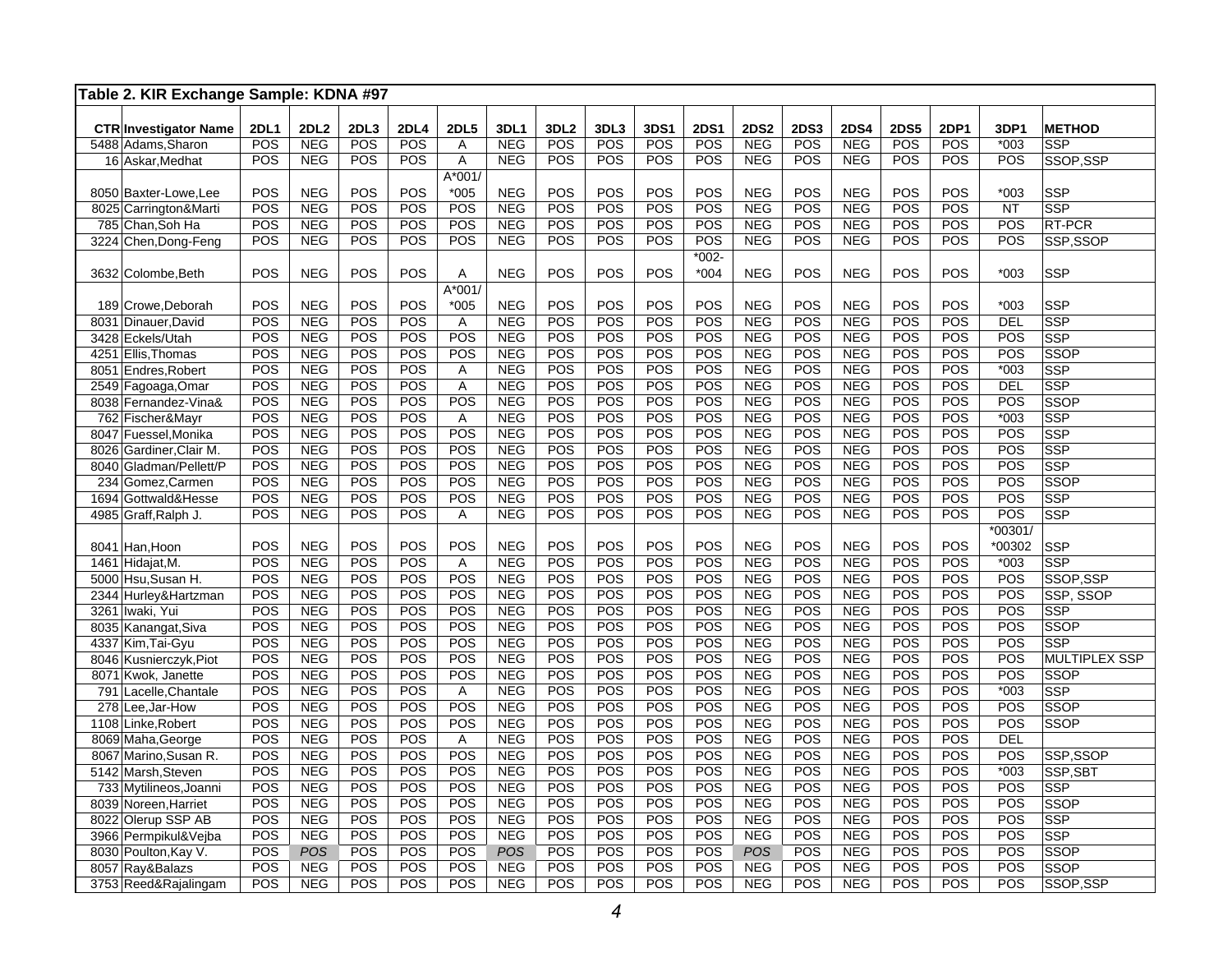|      | Table 2. KIR Exchange Sample: KDNA #97 |             |                  |            |             |             |            |                  |            |            |             |             |             |             |             |            |            |                      |
|------|----------------------------------------|-------------|------------------|------------|-------------|-------------|------------|------------------|------------|------------|-------------|-------------|-------------|-------------|-------------|------------|------------|----------------------|
|      |                                        |             |                  |            |             |             |            |                  |            |            |             |             |             |             |             |            |            |                      |
|      | <b>CTR Investigator Name</b>           | <b>2DL1</b> | 2DL <sub>2</sub> | 2DL3       | <b>2DL4</b> | <b>2DL5</b> | 3DL1       | 3DL <sub>2</sub> | 3DL3       | 3DS1       | <b>2DS1</b> | <b>2DS2</b> | <b>2DS3</b> | <b>2DS4</b> | <b>2DS5</b> | 2DP1       | 3DP1       | <b>METHOD</b>        |
|      | 8064 Roberts, Chrissy                  | POS         | <b>NEG</b>       | POS        | POS         | <b>POS</b>  | <b>NEG</b> | POS              | <b>POS</b> | POS        | <b>POS</b>  | <b>NEG</b>  | POS         | <b>NEG</b>  | POS         | <b>POS</b> | $*003$     | WGA-SSP              |
|      | 8060 Rost&Klein                        | POS         | <b>NEG</b>       | POS        | POS         | <b>POS</b>  | <b>NEG</b> | POS              | <b>POS</b> | POS        | <b>POS</b>  | <b>NEG</b>  | POS         | <b>NEG</b>  | POS         | <b>POS</b> | POS        | <b>SSOP</b>          |
|      | 3410 Schroeder, M.L.                   | <b>POS</b>  | <b>NEG</b>       | POS        | POS         | A           | <b>NEG</b> | POS              | <b>POS</b> | <b>POS</b> | <b>POS</b>  | <b>NEG</b>  | <b>POS</b>  | <b>NEG</b>  | POS         | <b>POS</b> | $*003$     | <b>SSP</b>           |
|      |                                        |             |                  |            |             | A*001/      |            |                  |            |            |             |             |             |             |             |            |            |                      |
|      | 1426 Senitzer David                    | POS         | <b>NEG</b>       | POS        | POS         | $*005$      | <b>NEG</b> | POS              | <b>POS</b> | POS        | <b>POS</b>  | <b>NEG</b>  | <b>POS</b>  | <b>NEG</b>  | POS         | <b>POS</b> | POS        | MULTIPLEX-SSP        |
|      | 2518 Tambur.Anat                       | POS         | <b>NEG</b>       | POS        | POS         | <b>POS</b>  | <b>NEG</b> | POS              | <b>POS</b> | POS        | <b>POS</b>  | <b>NEG</b>  | <b>POS</b>  | <b>NEG</b>  | <b>POS</b>  | <b>POS</b> | <b>POS</b> | SSO                  |
| 769  | Tavoularis, Sofia                      | POS         | <b>NEG</b>       | POS        | POS         | A           | <b>NEG</b> | POS              | POS        | POS        | <b>POS</b>  | <b>NEG</b>  | POS         | <b>NEG</b>  | <b>POS</b>  | <b>POS</b> | POS        | SSOP,SSP             |
|      | 230 Thoni, Deborah                     | POS         | <b>NEG</b>       | POS        | POS         | <b>POS</b>  | <b>NEG</b> | POS              | POS        | POS        | POS         | <b>NEG</b>  | POS         | <b>NEG</b>  | <b>POS</b>  | <b>POS</b> | POS        | <b>SSOP</b>          |
| 5451 | Tilanus, Marcel                        | POS         | <b>POS</b>       | POS        | POS         | <b>POS</b>  | <b>NEG</b> | <b>POS</b>       | POS        | <b>POS</b> | <b>POS</b>  | <b>NEG</b>  | <b>POS</b>  | <b>NEG</b>  | <b>POS</b>  | <b>POS</b> | POS        | <b>SSOP</b>          |
| 4021 | Trachtenberg, Eliz                     | POS         | <b>NEG</b>       | POS        | <b>POS</b>  | <b>POS</b>  | <b>NEG</b> | POS              | <b>POS</b> | <b>POS</b> | <b>POS</b>  | <b>NEG</b>  | <b>POS</b>  | <b>NEG</b>  | <b>POS</b>  | <b>POS</b> | POS        | <b>SSP</b>           |
|      | 8024 Trowsdale, John                   | POS         | <b>NEG</b>       | <b>POS</b> | <b>NT</b>   | <b>POS</b>  | <b>NEG</b> | <b>NT</b>        | <b>NT</b>  | <b>POS</b> | <b>POS</b>  | <b>NEG</b>  | <b>POS</b>  | <b>NEG</b>  | <b>POS</b>  | <b>POS</b> | <b>DEL</b> | <b>SSP</b>           |
|      |                                        |             |                  |            |             |             |            |                  |            |            | $*002-$     |             |             |             |             |            |            |                      |
|      | 5462 Turner, E.V.                      | POS         | <b>NEG</b>       | POS        | POS         | A           | <b>NEG</b> | POS              | POS        | <b>POS</b> | $*004$      | <b>NEG</b>  | POS         | <b>NEG</b>  | POS         | <b>POS</b> | POS        | <b>SSP</b>           |
|      | 8053 Tyan, Dolly                       | <b>POS</b>  | <b>NEG</b>       | POS        | POS         | A           | <b>NEG</b> | POS              | POS        | <b>POS</b> | POS         | <b>NEG</b>  | POS         | <b>NEG</b>  | <b>POS</b>  | <b>POS</b> | $*003$     | SSP,SS0P             |
|      | 8028 Uhrberg, Markus                   | <b>POS</b>  | <b>NEG</b>       | <b>POS</b> | <b>NT</b>   | <b>POS</b>  | <b>NEG</b> | POS              | <b>NT</b>  | <b>POS</b> | <b>POS</b>  | <b>NEG</b>  | POS         | <b>NEG</b>  | <b>POS</b>  | <b>NT</b>  | <b>NT</b>  | <b>SSP</b>           |
|      | 3775 Vidan-Jeras, Blan                 | <b>POS</b>  | <b>NEG</b>       | POS        | POS         | A           | <b>NEG</b> | POS              | POS        | <b>POS</b> | <b>POS</b>  | <b>NEG</b>  | <b>POS</b>  | <b>NEG</b>  | <b>POS</b>  | <b>POS</b> | POS        | <b>SSP</b>           |
|      | 8023 Vilches, Carlos                   | POS         | <b>NEG</b>       | POS        | POS         | <b>POS</b>  | <b>NEG</b> | <b>POS</b>       | <b>POS</b> | POS        | <b>POS</b>  | <b>NEG</b>  | POS         | <b>NEG</b>  | <b>POS</b>  | <b>POS</b> | <b>DEL</b> | <b>SSP</b>           |
|      | 705 Watkins, David I.                  | POS         | <b>NEG</b>       | POS        | <b>POS</b>  | <b>POS</b>  | <b>NEG</b> | <b>POS</b>       | <b>POS</b> | <b>POS</b> | <b>POS</b>  | <b>NEG</b>  | <b>POS</b>  | <b>NEG</b>  | <b>POS</b>  | <b>POS</b> | POS        | <b>SSOP</b>          |
|      | 3186 Watson, Narelle                   | <b>POS</b>  | <b>NEG</b>       | POS        | <b>POS</b>  | <b>POS</b>  | <b>NEG</b> | <b>POS</b>       | POS        | POS        | <b>POS</b>  | <b>NEG</b>  | POS         | <b>NEG</b>  | POS         | <b>POS</b> | POS        | <b>SSP</b>           |
|      | 124 Witt, Campbell                     | <b>POS</b>  | <b>NEG</b>       | <b>POS</b> | <b>POS</b>  | <b>POS</b>  | <b>NEG</b> | <b>POS</b>       | <b>POS</b> | POS        | <b>POS</b>  | <b>NEG</b>  | POS         | <b>NEG</b>  | POS         | <b>NT</b>  | <b>NT</b>  | <b>MULTIPLEX SSP</b> |
|      | 1466 Yu, Neng                          | POS         | <b>NEG</b>       | POS        | POS         | A           | <b>NEG</b> | POS              | POS        | <b>POS</b> | <b>POS</b>  | <b>NEG</b>  | <b>POS</b>  | <b>NEG</b>  | <b>POS</b>  | <b>POS</b> | $*003$     | <b>SSP</b>           |
|      | 5282 Yu, Neng                          | POS         | <b>NEG</b>       | POS        | <b>POS</b>  | A           | <b>NEG</b> | POS              | <b>POS</b> | POS        | <b>POS</b>  | <b>NEG</b>  | POS         | <b>NEG</b>  | <b>POS</b>  | <b>POS</b> | <b>DEL</b> | <b>SSP</b>           |
|      | 713 Zachary, Andrea                    | POS         | <b>NEG</b>       | <b>POS</b> | <b>POS</b>  |             | <b>NEG</b> | POS              | <b>POS</b> | POS        | <b>POS</b>  | <b>NEG</b>  | POS         | <b>NEG</b>  | <b>POS</b>  | <b>POS</b> | $*003$     | <b>SSP</b>           |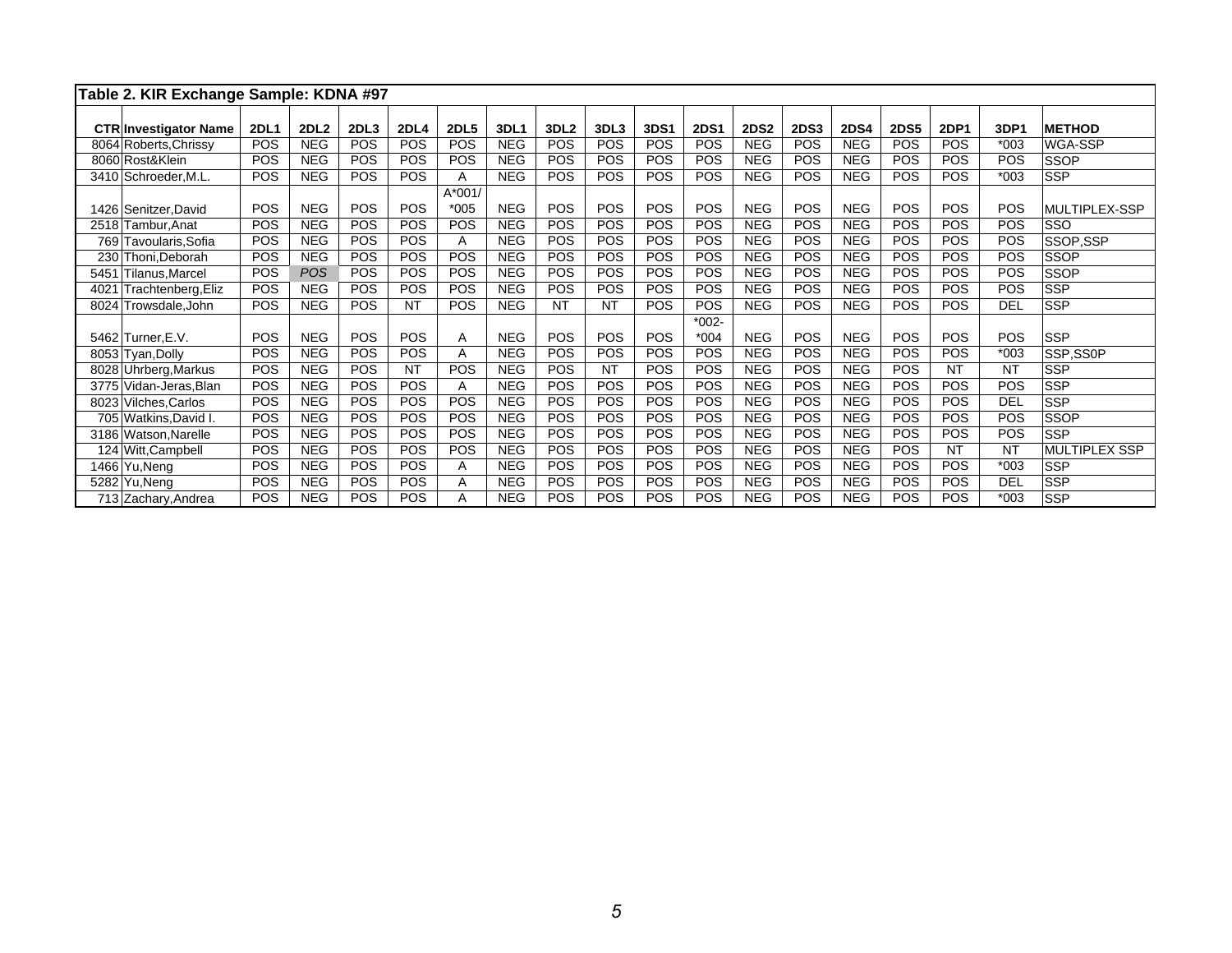| Table 3. KIR Exchange Sample: KDNA #98(Hispanic)   |                    |                    |                    |             |                  |                           |                         |             |             |                    |                    |                           |                           |                    |             |              |                              |
|----------------------------------------------------|--------------------|--------------------|--------------------|-------------|------------------|---------------------------|-------------------------|-------------|-------------|--------------------|--------------------|---------------------------|---------------------------|--------------------|-------------|--------------|------------------------------|
|                                                    |                    |                    |                    |             |                  |                           |                         |             |             |                    |                    |                           |                           |                    |             |              |                              |
| <b>CTR Investigator Name</b><br>5488 Adams, Sharon | <b>2DL1</b><br>POS | <b>2DL2</b><br>POS | 2DL3<br><b>POS</b> | 2DL4<br>POS | <b>2DL5</b><br>Α | <b>3DL1</b><br><b>NEG</b> | 3DL <sub>2</sub><br>POS | 3DL3<br>POS | 3DS1<br>POS | <b>2DS1</b><br>POS | <b>2DS2</b><br>POS | <b>2DS3</b><br><b>NEG</b> | <b>2DS4</b><br><b>NEG</b> | <b>2DS5</b><br>POS | 2DP1<br>POS | 3DP1<br>POS  | <b>METHOD</b><br><b>SSP</b>  |
| 16 Askar, Medhat                                   | POS                | POS                | POS                | POS         | $\overline{A}$   | <b>NEG</b>                | POS                     | POS         | POS         | POS                | POS                | <b>NEG</b>                | <b>NEG</b>                | POS                | POS         | POS          | SSOP, SSP                    |
|                                                    |                    |                    |                    |             | $A*001/$         |                           |                         |             |             |                    |                    |                           |                           |                    |             |              |                              |
| 8050 Baxter-Lowe, Lee                              | POS                | POS                | POS                | POS         | $*005$           | <b>NEG</b>                | POS                     | POS         | POS         | POS                | POS                | <b>NEG</b>                | <b>NEG</b>                | POS                | POS         | POS          | <b>SSP</b>                   |
| 8025 Carrington&Marti                              | POS                | POS                | POS                | POS         | POS              | <b>NEG</b>                | POS                     | POS         | POS         | POS                | POS                | <b>NEG</b>                | <b>NEG</b>                | POS                | POS         | <b>NT</b>    | <b>SSP</b>                   |
| 785 Chan, Soh Ha                                   | POS                | POS                | POS                | POS         | POS              | <b>NEG</b>                | POS                     | POS         | POS         | POS                | POS                | <b>NEG</b>                | <b>NEG</b>                | <b>POS</b>         | POS         | POS          | RT-PCR                       |
| 3224 Chen, Dong-Feng                               | POS                | POS                | POS                | POS         | POS              | <b>NEG</b>                | POS                     | POS         | POS         | POS                | POS                | <b>NEG</b>                | <b>NEG</b>                | POS                | POS         | POS          | SSP.SSOP                     |
|                                                    |                    |                    |                    |             |                  |                           |                         |             |             | $*002-$            |                    |                           |                           |                    |             | *001/ *002/  |                              |
| 3632 Colombe.Beth                                  | POS                | POS                | POS                | POS         | Α                | <b>NEG</b>                | POS                     | POS         | POS         | $*004$             | POS                | <b>NEG</b>                | <b>NEG</b>                | POS                | POS         | $*004, *003$ | <b>SSP</b>                   |
|                                                    |                    |                    |                    |             | $A*001/$         |                           |                         |             |             |                    |                    |                           |                           |                    |             |              |                              |
| 189 Crowe, Deborah                                 | POS                | POS                | POS                | POS         | $*005$           | <b>NEG</b>                | POS                     | POS         | POS         | POS                | POS                | <b>NEG</b>                | <b>NEG</b>                | POS                | POS         | POS          | <b>SSP</b>                   |
| 8031 Dinauer, David                                | POS                | POS                | POS                | POS         | A                | <b>NEG</b>                | POS                     | POS         | POS         | POS                | POS                | <b>NEG</b>                | <b>NEG</b>                | POS                | POS         | FULL, DEL    | <b>SSP</b>                   |
| 3428 Eckels/Utah                                   | POS                | POS                | POS                | POS         | POS              | <b>NEG</b>                | POS                     | POS         | POS         | POS                | POS                | <b>NEG</b>                | <b>NEG</b>                | POS                | POS         | POS          | <b>SSP</b>                   |
| 4251 Ellis, Thomas                                 | POS                | POS                | POS                | POS         | POS              | <b>NEG</b>                | POS                     | POS         | POS         | POS                | POS                | <b>NEG</b>                | <b>NEG</b>                | POS                | POS         | POS          | <b>SSOP</b>                  |
| 8051 Endres, Robert                                | POS                | POS                | POS                | POS         | Α                | <b>NEG</b>                | POS                     | POS         | POS         | POS                | POS                | <b>NEG</b>                | <b>NEG</b>                | POS                | POS         | <b>FULL</b>  | <b>SSP</b>                   |
| 2549 Fagoaga, Omar                                 | POS                | POS                | POS                | POS         | A                | <b>NEG</b>                | POS                     | POS         | POS         | POS                | POS                | <b>NEG</b>                | <b>NEG</b>                | POS                | POS         | POS          | <b>SSP</b>                   |
| 8038 Fernandez-Vina&                               | POS                | POS                | POS                | POS         | POS              | <b>NEG</b>                | POS                     | POS         | POS         | POS                | POS                | <b>NEG</b>                | <b>NEG</b>                | POS                | POS         | POS          | <b>SSOP</b>                  |
| 762 Fischer&Mayr                                   | POS                | POS                | POS                | POS         | A                | <b>NEG</b>                | POS                     | POS         | POS         | POS                | POS                | <b>NEG</b>                | <b>NEG</b>                | POS                | POS         | POS          | <b>SSP</b>                   |
| 8047 Fuessel, Monika                               | POS                | POS                | POS                | POS         | POS              | <b>NEG</b>                | POS                     | POS         | POS         | POS                | POS                | <b>NEG</b>                | <b>NEG</b>                | POS                | POS         | POS          | <b>SSP</b>                   |
| 8026 Gardiner, Clair M.                            | POS                | POS                | POS                | POS         | POS              | <b>NEG</b>                | POS                     | POS         | POS         | POS                | POS                | <b>NEG</b>                | <b>NEG</b>                | POS                | POS         | $*003$       | <b>SSP</b>                   |
| 8040 Gladman/Pellett/P                             | POS                | POS                | POS                | POS         | POS              | <b>NEG</b>                | POS                     | POS         | POS         | POS                | POS                | <b>NEG</b>                | <b>NEG</b>                | POS                | POS         | POS          | <b>SSP</b>                   |
| 234 Gomez, Carmen                                  | POS                | POS                | POS                | POS         | POS              | <b>NEG</b>                | POS                     | POS         | POS         | POS                | POS                | <b>NEG</b>                | <b>NEG</b>                | POS                | POS         | POS          | <b>SSOP</b>                  |
| 1694 Gottwald&Hesse                                | POS                | POS                | POS                | POS         | POS              | <b>NEG</b>                | POS                     | POS         | POS         | POS                | POS                | <b>NEG</b>                | <b>NEG</b>                | POS                | POS         | POS          | <b>SSP</b>                   |
| 4985 Graff, Ralph J.                               | POS                | POS                | POS                | POS         | Α                | <b>NEG</b>                | POS                     | POS         | POS         | POS                | POS                | <b>NEG</b>                | <b>NEG</b>                | POS                | POS         | POS          | <b>SSP</b>                   |
| 8041 Han.Hoon                                      | POS                | POS                | POS                | POS         | POS              | <b>NEG</b>                | POS                     | POS         | POS         | POS                | POS                | <b>NEG</b>                | <b>NEG</b>                | POS                | POS         | POS          | <b>SSP</b>                   |
| 1461 Hidajat, M.                                   | POS                | POS                | POS                | POS         | $\overline{A}$   | <b>NEG</b>                | POS                     | POS         | POS         | POS                | POS                | <b>NEG</b>                | <b>NEG</b>                | POS                | POS         | POS          | SSP                          |
| 5000 Hsu, Susan H.                                 | POS                | POS                | POS                | POS         | POS              | <b>NEG</b>                | POS                     | POS         | POS         | POS                | POS                | <b>NEG</b>                | <b>NEG</b>                | POS                | POS         | POS          | SSOP,SSP                     |
| 2344 Hurley& Hartzman                              | POS                | POS                | <b>POS</b>         | POS         | POS              | <b>NEG</b>                | <b>POS</b>              | POS         | POS         | <b>POS</b>         | <b>POS</b>         | <b>NEG</b>                | <b>NEG</b>                | POS                | POS         | POS          | SSP, SSOP                    |
| 3261 Iwaki, Yui                                    | POS                | POS                | POS                | POS         | POS              | <b>NEG</b>                | POS                     | POS         | POS         | POS                | <b>POS</b>         | <b>NEG</b>                | <b>NEG</b>                | POS                | POS         | POS          | <b>SSP</b>                   |
| 8035 Kanangat, Siva                                | POS                | POS                | POS                | POS         | POS              | <b>NEG</b>                | POS                     | POS         | POS         | POS                | POS                | <b>NEG</b>                | <b>NEG</b>                | POS                | POS         | POS          | <b>SSOP</b>                  |
| 4337 Kim, Tai-Gyu                                  | POS                | POS                | POS                | POS         | POS              | <b>NEG</b>                | POS                     | POS         | POS         | POS                | POS                | <b>NEG</b>                | <b>NEG</b>                | POS                | POS         | POS          | <b>SSP</b>                   |
|                                                    | POS                | POS                | POS                | POS         | POS              |                           | POS                     | POS         | POS         | POS                | POS                | <b>NEG</b>                | <b>NEG</b>                | POS                | POS         | POS          |                              |
| 8046 Kusnierczyk, Piot<br>8071 Kwok, Janette       | POS                | POS                | POS                | POS         | POS              | <b>NEG</b><br><b>NEG</b>  | POS                     | POS         | POS         | POS                | POS                | <b>NEG</b>                | <b>NEG</b>                | POS                | POS         | POS          | MULTIPLEX SSP<br><b>SSOP</b> |
|                                                    |                    |                    |                    |             |                  |                           |                         |             |             |                    |                    |                           |                           |                    |             | *001/ *002/  |                              |
|                                                    | POS                | POS                | POS                | POS         | Α                | <b>NEG</b>                | POS                     | POS         | POS         | POS                | POS                | <b>NEG</b>                | <b>NEG</b>                | POS                | POS         | *004, *003   | <b>SSP</b>                   |
| 791 Lacelle, Chantale<br>278 Lee, Jar-How          | POS                | POS                | POS                | POS         | POS              | <b>NEG</b>                | POS                     | POS         | POS         | POS                | POS                | <b>NEG</b>                | <b>NEG</b>                | POS                | POS         | POS          | <b>SSOP</b>                  |
|                                                    |                    | $*001 -$           |                    |             |                  |                           |                         |             |             |                    |                    |                           |                           |                    |             |              |                              |
|                                                    |                    | $*003/$            |                    |             |                  |                           |                         |             |             |                    |                    |                           |                           |                    |             |              |                              |
| 1108 Linke, Robert                                 | POS                | $*005$             | POS                | POS         | POS              | <b>NEG</b>                | POS                     | POS         | POS         | POS                | POS                | <b>NEG</b>                | <b>NEG</b>                | POS                | POS         | POS          | <b>SSOP</b>                  |
| 8069 Maha, George                                  | POS                | POS                | POS                | POS         | $\overline{A}$   | <b>NEG</b>                | POS                     | POS         | POS         | POS                | POS                | <b>NEG</b>                | <b>NEG</b>                | POS                | POS         | FULL, DEL    |                              |
| 8067 Marino, Susan R.                              | POS                | POS                | POS                | POS         | POS              | <b>NEG</b>                | POS                     | POS         | POS         | POS                | POS                | <b>NEG</b>                | <b>NEG</b>                | POS                | POS         | POS          | SSP, SSOP                    |
|                                                    |                    |                    |                    |             |                  |                           |                         |             |             |                    |                    |                           |                           |                    |             | *001/ *002/  |                              |
| 5142 Marsh, Steven                                 | POS                | POS                | POS                | POS         | POS              | <b>NEG</b>                | POS                     | POS         | POS         | POS                | POS                | <b>NEG</b>                | <b>NEG</b>                | POS                | POS         | $*004, *003$ | SSP, SBT                     |
| 733 Mytilineos, Joanni                             | POS                | POS                | POS                | POS         | POS              | <b>NEG</b>                | <b>POS</b>              | POS         | <b>POS</b>  | <b>POS</b>         | POS                | <b>NEG</b>                | <b>NEG</b>                | POS                | POS         | <b>POS</b>   | <b>SSP</b>                   |
| 8039 Noreen, Harriet                               | POS                | POS                | POS                | POS         | POS              | <b>NEG</b>                | POS                     | POS         | POS         | POS                | POS                | <b>NEG</b>                | <b>NEG</b>                | POS                | POS         | POS          | <b>SSOP</b>                  |
| 8022 Olerup SSP AB                                 | POS                | POS                | POS                | POS         | POS              | <b>NEG</b>                | POS                     | POS         | POS         | POS                | POS                | <b>NEG</b>                | <b>NEG</b>                | POS                | POS         | POS          | <b>SSP</b>                   |
|                                                    |                    |                    |                    |             |                  |                           |                         |             |             |                    |                    |                           |                           |                    |             |              |                              |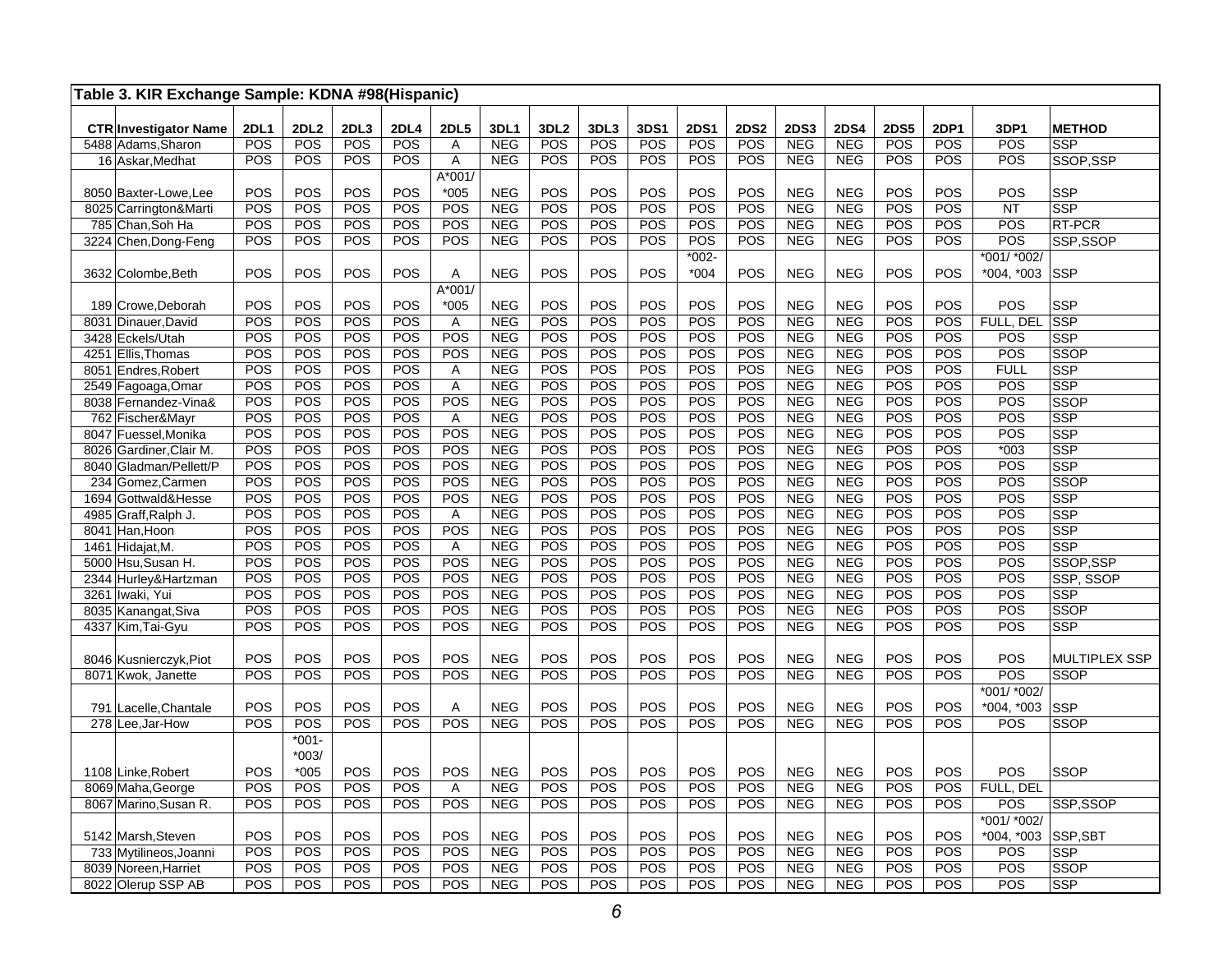|      | Table 3. KIR Exchange Sample: KDNA #98(Hispanic) |             |             |            |             |             |            |                  |            |      |             |             |             |             |             |             |              |                      |
|------|--------------------------------------------------|-------------|-------------|------------|-------------|-------------|------------|------------------|------------|------|-------------|-------------|-------------|-------------|-------------|-------------|--------------|----------------------|
|      |                                                  |             |             |            |             |             |            |                  |            |      |             |             |             |             |             |             |              |                      |
|      | <b>CTR Investigator Name</b>                     | <b>2DL1</b> | <b>2DL2</b> | 2DL3       | <b>2DL4</b> | <b>2DL5</b> | 3DL1       | 3DL <sub>2</sub> | 3DL3       | 3DS1 | <b>2DS1</b> | <b>2DS2</b> | <b>2DS3</b> | <b>2DS4</b> | <b>2DS5</b> | <b>2DP1</b> | 3DP1         | <b>METHOD</b>        |
|      | 3966 Permpikul&Vejba                             | POS         | POS         | POS        | POS         | POS         | <b>NEG</b> | POS              | POS        | POS  | <b>POS</b>  | POS         | <b>NEG</b>  | <b>NEG</b>  | POS         | POS         | POS          | <b>SSP</b>           |
|      | 8030 Poulton, Kay V.                             | POS         | POS         | POS        | POS         | POS         | <b>POS</b> | POS              | POS        | POS  | POS         | POS         | POS         | <b>NEG</b>  | POS         | POS         | POS          | <b>SSOP</b>          |
|      | 8057 Ray&Balazs                                  | POS         | POS         | <b>POS</b> | POS         | POS         | <b>NEG</b> | POS              | <b>POS</b> | POS  | POS         | POS         | <b>NEG</b>  | <b>NEG</b>  | <b>POS</b>  | POS         | <b>POS</b>   | <b>SSOP</b>          |
|      | 3753 Reed&Rajalingam                             | POS         | <b>POS</b>  | POS        | POS         | POS         | <b>NEG</b> | POS              | POS        | POS  | <b>POS</b>  | POS         | <b>NEG</b>  | <b>NEG</b>  | <b>POS</b>  | POS         | POS          | SSOP.SSP             |
|      |                                                  |             |             |            |             |             |            |                  |            |      |             |             |             |             |             |             | *001/ *002/  |                      |
|      | 8064 Roberts, Chrissy                            | <b>POS</b>  | POS         | POS        | POS         | POS         | <b>NEG</b> | POS              | POS        | POS  | <b>POS</b>  | POS         | <b>NEG</b>  | <b>NEG</b>  | <b>POS</b>  | POS         | $*004, *003$ | WGA-SSP              |
|      | 8060 Rost&Klein                                  | <b>POS</b>  | POS         | POS        | POS         | POS         | <b>NEG</b> | POS              | POS        | POS  | POS         | POS         | <b>NEG</b>  | <b>NEG</b>  | POS         | POS         | POS          | <b>SSOP</b>          |
|      | 3410 Schroeder, M.L                              | POS         | POS         | POS        | POS         | Α           | <b>NEG</b> | POS              | POS        | POS  | POS         | POS         | <b>NEG</b>  | <b>NEG</b>  | POS         | POS         | <b>POS</b>   | <b>SSP</b>           |
|      | 1426 Senitzer David                              | POS         | POS         | POS        | POS         | $A*001$     | <b>NEG</b> | POS              | POS        | POS  | POS         | POS         | <b>NEG</b>  | <b>NEG</b>  | POS         | POS         | POS          | <b>MULTIPLEX SSP</b> |
|      | 2518 Tambur, Anat                                | POS         | POS         | POS        | POS         | POS         | <b>NEG</b> | POS              | POS        | POS  | POS         | POS         | <b>NEG</b>  | <b>NEG</b>  | POS         | POS         | POS          | SSO                  |
|      | 769 Tavoularis, Sofia                            | POS         | POS         | POS        | POS         | Α           | <b>NEG</b> | POS              | POS        | POS  | POS         | POS         | <b>NEG</b>  | <b>NEG</b>  | POS         | POS         | POS          | SSOP.SSP             |
|      | 230 Thoni, Deborah                               | POS         | POS         | POS        | POS         | POS         | <b>NEG</b> | POS              | POS        | POS  | POS         | POS         | <b>NEG</b>  | <b>NEG</b>  | POS         | POS         | POS          | <b>SSOP</b>          |
|      | 5451 Tilanus, Marcel                             | POS         | POS         | POS        | POS         | POS         | <b>NEG</b> | POS              | POS        | POS  | POS         | POS         | <b>NEG</b>  | <b>NEG</b>  | POS         | POS         | POS          | <b>SSOP</b>          |
| 4021 | Trachtenberg, Eliz                               | POS         | POS         | POS        | POS         | POS         | <b>NEG</b> | POS              | POS        | POS  | POS         | POS         | <b>NEG</b>  | <b>NEG</b>  | POS         | POS         | <b>POS</b>   | <b>SSP</b>           |
|      | 8024 Trowsdale, John                             | POS         | <b>POS</b>  | POS        | <b>NT</b>   | POS         | <b>NEG</b> | <b>NT</b>        | <b>NT</b>  | POS  | POS         | POS         | <b>NEG</b>  | <b>NEG</b>  | POS         | POS         | FULL, DEL    | <b>SSP</b>           |
|      |                                                  |             |             |            |             |             |            |                  |            |      | $*002-$     |             |             |             |             |             |              |                      |
|      | 5462 Turner.E.V.                                 | POS         | POS         | POS        | POS         | A           | <b>NEG</b> | POS              | POS        | POS  | $*004$      | POS         | <b>NEG</b>  | <b>NEG</b>  | POS         | POS         | POS          | <b>SSP</b>           |
|      |                                                  |             |             |            |             |             |            |                  |            |      |             |             |             |             |             |             | $*001/*002/$ |                      |
|      | 8053 Tyan, Dolly                                 | POS         | POS         | POS        | POS         | Α           | <b>NEG</b> | POS              | POS        | POS  | POS         | POS         | <b>NEG</b>  | <b>NEG</b>  | <b>POS</b>  | POS         | $*004, *003$ | SSP,SS0P             |
|      | 8028 Uhrberg, Markus                             | POS         | POS         | POS        | <b>NT</b>   | POS         | <b>NEG</b> | POS              | <b>NT</b>  | POS  | POS         | POS         | <b>NEG</b>  | <b>NEG</b>  | POS         | <b>NT</b>   | <b>NT</b>    | <b>SSP</b>           |
|      | 3775 Vidan-Jeras, Blan                           | POS         | POS         | POS        | POS         | Α           | <b>NEG</b> | POS              | POS        | POS  | POS         | POS         | <b>NEG</b>  | <b>NEG</b>  | POS         | POS         | POS          | <b>SSP</b>           |
|      | 8023 Vilches, Carlos                             | POS         | POS         | POS        | POS         | POS         | <b>NEG</b> | POS              | POS        | POS  | POS         | POS         | <b>NEG</b>  | <b>NEG</b>  | POS         | POS         | FULL, DEL    | <b>SSP</b>           |
|      |                                                  |             | $*001-$     |            |             |             |            |                  |            |      |             |             |             |             |             |             |              |                      |
|      |                                                  |             | $*003/$     |            |             |             |            |                  |            |      |             |             |             |             |             |             |              |                      |
|      | 705 Watkins, David I.                            | <b>POS</b>  | $*005$      | POS        | POS         | POS         | <b>NEG</b> | POS              | POS        | POS  | <b>POS</b>  | POS         | <b>NEG</b>  | <b>NEG</b>  | POS         | POS         | POS          | <b>SSOP</b>          |
|      | 3186 Watson, Narelle                             | POS         | POS         | POS        | POS         | POS         | <b>NEG</b> | POS              | POS        | POS  | POS         | POS         | <b>NEG</b>  | <b>NEG</b>  | POS         | POS         | POS          | <b>SSP</b>           |
|      | 124 Witt.Campbell                                | POS         | POS         | POS        | POS         | POS         | <b>NEG</b> | POS              | POS        | POS  | POS         | POS         | <b>NEG</b>  | <b>NEG</b>  | POS         | <b>NT</b>   | <b>NT</b>    | <b>MULTIPLEX SSP</b> |
|      | 1466 Yu.Nena                                     | POS         | POS         | POS        | POS         | A           | <b>NEG</b> | POS              | POS        | POS  | POS         | POS         | <b>NEG</b>  | <b>NEG</b>  | POS         | POS         | POS          | <b>SSP</b>           |
|      | 5282 Yu, Neng                                    | POS         | POS         | POS        | POS         | Α           | <b>NEG</b> | POS              | POS        | POS  | POS         | POS         | <b>NEG</b>  | <b>NEG</b>  | POS         | POS         | FULL. DEL    | <b>SSP</b>           |
|      | 713 Zachary, Andrea                              | POS         | POS         | POS        | POS         | Α           | <b>NEG</b> | POS              | POS        | POS  | POS         | POS         | <b>NEG</b>  | <b>NEG</b>  | POS         | POS         | POS          | <b>SSP</b>           |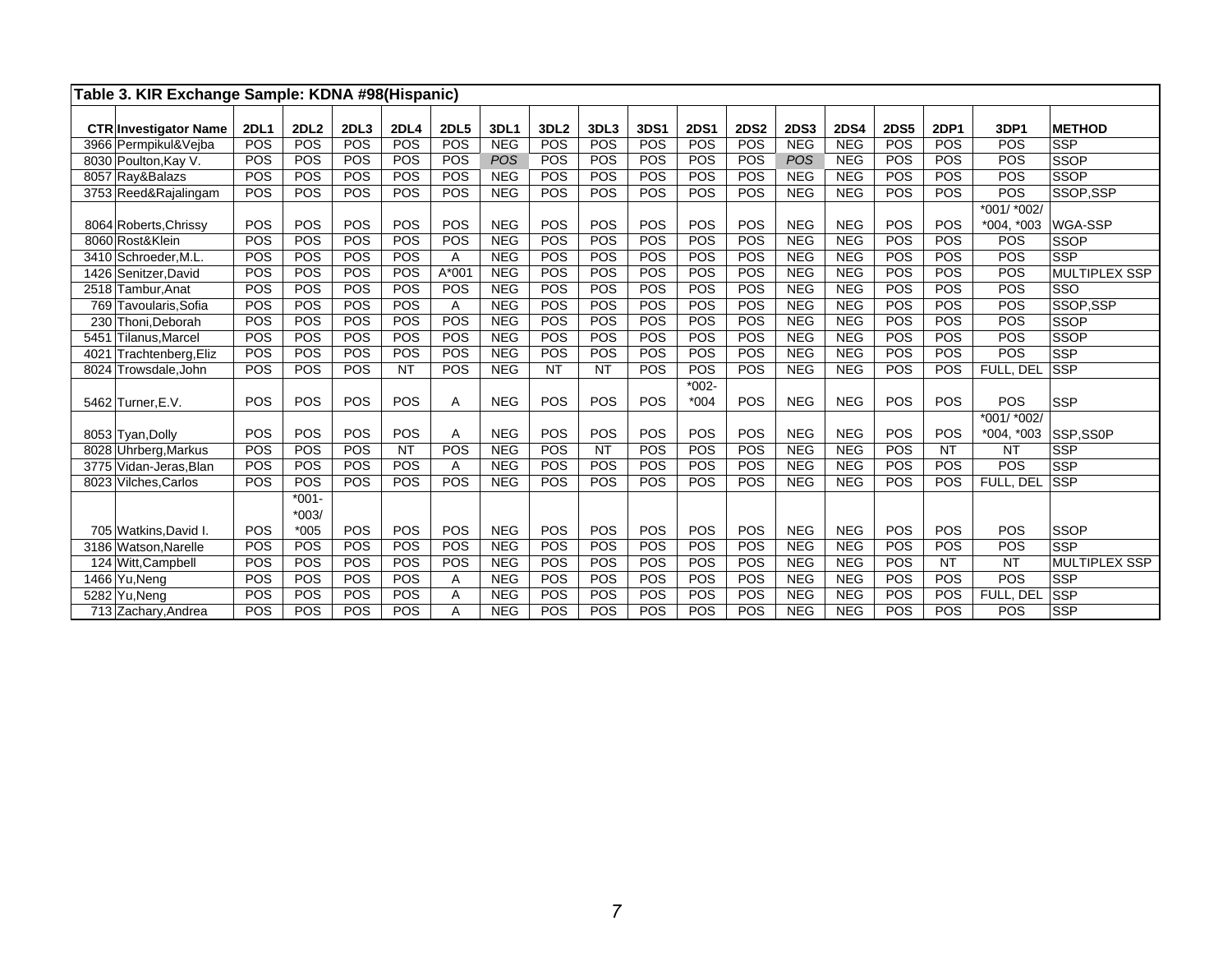|     | Table 4. KIR Exchange Sample: KDNA #99   |                          |             |                          |             |             |                  |                  |            |             |             |             |                          |                   |             |                          |               |                       |
|-----|------------------------------------------|--------------------------|-------------|--------------------------|-------------|-------------|------------------|------------------|------------|-------------|-------------|-------------|--------------------------|-------------------|-------------|--------------------------|---------------|-----------------------|
|     | <b>CTR Investigator Name</b>             | <b>2DL1</b>              | <b>2DL2</b> | 2DL3                     | <b>2DL4</b> | <b>2DL5</b> | 3DL1             | 3DL <sub>2</sub> | 3DL3       | <b>3DS1</b> | <b>2DS1</b> | <b>2DS2</b> | <b>2DS3</b>              | <b>2DS4</b>       | <b>2DS5</b> | 2DP1                     | 3DP1          | <b>METHOD</b>         |
|     |                                          |                          |             |                          |             |             |                  |                  |            |             |             |             |                          |                   |             |                          | *001/ *002/   |                       |
|     | 5488 Adams, Sharon                       | <b>NEG</b>               | POS         | <b>NEG</b>               | <b>POS</b>  | Α           | POS              | POS              | POS        | POS         | POS         | POS         | <b>NEG</b>               | *001/ *002        | POS         | <b>NEG</b>               | $*004$        | <b>SSP</b>            |
|     | 16 Askar, Medhat                         | <b>NEG</b>               | POS         | <b>NEG</b>               | POS         | A           | <b>POS</b>       | POS              | POS        | POS         | POS         | POS         | <b>NEG</b>               | <b>FULL</b>       | POS         | <b>NEG</b>               | POS           | SSOP, SSP             |
|     |                                          |                          |             |                          |             | $A*001/$    |                  |                  |            |             |             |             |                          |                   |             |                          | *001/ *002/   |                       |
|     | 8050 Baxter-Lowe.Lee                     | <b>NEG</b>               | POS         | <b>NEG</b>               | POS         | $*005$      | POS              | POS              | POS        | POS         | POS         | POS         | <b>NEG</b>               | *001/ *002        | POS         | <b>NEG</b>               | $*004$        | <b>SSP</b>            |
|     | 8025 Carrington&Marti                    | <b>NEG</b>               | POS         | <b>NEG</b>               | POS         | POS         | $\overline{POS}$ | POS              | POS        | POS         | POS         | POS         | <b>NEG</b>               | <b>FULL</b>       | POS         | <b>NEG</b>               | <b>NT</b>     | <b>SSP</b>            |
|     | 785 Chan, Soh Ha                         | <b>POS</b>               | POS         | <b>NEG</b>               | POS         | POS         | POS              | POS              | POS        | POS         | POS         | POS         | <b>NEG</b>               | POS               | POS         | <b>POS</b>               | <b>NEG</b>    | RT-PCR                |
|     | 3224 Chen, Dong-Feng                     | <b>NEG</b>               | POS         | <b>NEG</b>               | POS         | POS         | POS              | POS              | POS        | POS         | POS         | POS         | <b>NEG</b>               | POS               | POS         | <b>NEG</b>               | POS           | SSP,SSOP              |
|     |                                          |                          |             |                          |             |             | $*001 -$         |                  |            |             | $*002-$     |             |                          |                   |             |                          | *001/ *002/   |                       |
|     | 3632 Colombe, Beth                       | <b>NEG</b>               | POS         | <b>NEG</b>               | POS         | Α           | $*020$           | POS              | POS        | POS         | $*004$      | POS         | <b>NEG</b>               | $*001$            | POS         | <b>NEG</b>               | $*004$        | SSP                   |
|     |                                          |                          |             |                          |             | A*001/      |                  |                  |            |             |             |             |                          |                   |             |                          | *001/ *002/   |                       |
|     | 189 Crowe, Deborah                       | <b>NEG</b>               | POS         | <b>NEG</b>               | POS         | $*005$      | POS              | POS              | POS        | POS         | POS         | POS         | <b>NEG</b>               | *001/ *002        | POS         | <b>NEG</b>               | $*004$        | SSP                   |
|     | 8031 Dinauer, David                      | <b>NEG</b>               | POS         | <b>NEG</b>               | POS         | A           | POS              | POS              | POS        | POS         | POS         | POS         | <b>NEG</b>               | <b>FULL</b>       | POS         | <b>NEG</b>               | <b>FULL</b>   | <b>SSP</b>            |
|     | 3428 Eckels/Utah                         | <b>NEG</b>               | POS         | <b>NEG</b>               | POS         | POS         | POS              | POS              | POS        | POS         | <b>POS</b>  | <b>POS</b>  | <b>NEG</b>               | <b>FULL</b>       | POS         | <b>NEG</b>               | POS           | <b>SSP</b>            |
|     | 4251 Ellis, Thomas                       | <b>NEG</b>               | POS         | <b>NEG</b>               | POS         | POS         | <b>POS</b>       | POS              | POS        | POS         | POS         | POS         | <b>NEG</b>               | POS               | POS         | <b>NEG</b>               | POS           | <b>SSOP</b>           |
|     |                                          |                          |             |                          |             |             |                  |                  |            |             |             |             |                          |                   |             |                          | *001/ *002/   |                       |
|     | 8051 Endres, Robert                      | <b>NEG</b>               | POS         | <b>NEG</b>               | POS         | Α           | <b>POS</b>       | POS              | POS        | POS         | POS         | POS         | <b>NEG</b>               | *001/ *002        | POS         | <b>NEG</b>               | $*004$        | <b>SSP</b>            |
|     | 2549 Fagoaga, Omar                       | <b>NEG</b>               | POS         | <b>NEG</b>               | POS         | A           | POS              | POS              | POS        | POS         | POS         | POS         | <b>NEG</b>               | <b>FULL</b>       | POS         | <b>NEG</b>               | POS           | <b>SSP</b>            |
|     | 8038 Fernandez-Vina&                     | <b>NEG</b>               | POS         | <b>NEG</b>               | POS         | POS         | POS              | POS              | POS        | POS         | POS         | POS         | NEG                      | $*001$            | POS         | <b>NEG</b>               | POS           | <b>SSOP</b>           |
|     | 762 Fischer&Mayr                         | <b>NEG</b>               | POS         | <b>NEG</b>               | POS         | A           | POS              | POS              | POS        | POS         | POS         | POS         | <b>NEG</b>               | *001/ *002        | POS         | <b>NEG</b>               | POS           | <b>SSP</b>            |
|     | 8047 Fuessel, Monika                     | <b>NEG</b>               | POS         | <b>NEG</b>               | POS         | POS         | POS              | POS              | POS        | POS         | POS         | POS         | NEG                      | POS               | POS         | <b>NEG</b>               | POS           | <b>SSP</b>            |
|     | 8026 Gardiner, Clair M.                  | <b>NEG</b>               | POS         | <b>NEG</b>               | POS         | POS         | POS              | POS              | POS        | POS         | POS         | POS         | <b>NEG</b>               | POS               | POS         | <b>NEG</b>               | $*003$        | <b>SSP</b>            |
|     | 8040 Gladman/Pellett/P                   | <b>NEG</b>               | POS         | <b>NEG</b>               | POS         | POS         | POS              | POS              | POS        | POS         | POS         | POS         | <b>NEG</b>               | POS               | POS         | <b>NEG</b>               | POS           | <b>SSP</b>            |
|     | 234 Gomez, Carmen                        | <b>NEG</b>               | POS         | <b>NEG</b>               | POS         | POS         | POS              | POS              | POS        | POS         | POS         | POS         | <b>NEG</b>               | POS               | POS         | <b>NEG</b>               | POS           | SSOP                  |
|     | 1694 Gottwald&Hesse                      | <b>NEG</b>               | POS         | <b>NEG</b>               | POS         | POS         | POS              | POS              | POS        | POS         | POS         | POS         | <b>NEG</b>               | POS               | POS         | <b>NEG</b>               | POS           | SSP                   |
|     | 4985 Graff, Ralph J.                     | <b>NEG</b>               | POS         | <b>NEG</b>               | POS         | Α           | POS              | POS              | POS        | POS         | POS         | POS         | <b>NEG</b>               | POS               | POS         | <b>NEG</b>               | POS           | <b>SSP</b>            |
|     |                                          |                          |             |                          |             |             |                  |                  |            |             |             |             |                          |                   |             |                          | *001/ *002/   |                       |
|     | 8041 Han, Hoon                           | <b>NEG</b>               | POS         | <b>NEG</b>               | POS         | POS         | POS              | POS              | POS        | POS         | <b>POS</b>  | POS         | <b>NEG</b>               | *001/ *002        | POS         | <b>NEG</b>               | $*004$        | <b>SSP</b>            |
|     |                                          |                          |             |                          |             |             |                  |                  |            |             |             |             |                          |                   |             |                          | *001/ *002/   |                       |
|     | 1461 Hidajat, M.                         | <b>NEG</b>               | POS         | <b>NEG</b><br><b>NEG</b> | POS<br>POS  | Α<br>POS    | POS<br>POS       | POS<br>POS       | POS<br>POS | POS<br>POS  | POS<br>POS  | POS<br>POS  | <b>NEG</b><br><b>NEG</b> | *001/ *002<br>POS | POS<br>POS  | <b>NEG</b><br><b>NEG</b> | $*004$<br>POS | <b>SSP</b>            |
|     | 5000 Hsu, Susan H.                       | <b>NEG</b><br><b>NEG</b> | POS<br>POS  | <b>NEG</b>               | POS         | POS         | POS              | POS              | POS        | POS         | <b>POS</b>  | POS         | <b>NEG</b>               | POS               | POS         | <b>NEG</b>               | POS           | SSOP,SSP<br>SSP, SSOP |
|     | 2344 Hurley&Hartzman                     | <b>NEG</b>               | POS         | <b>NEG</b>               | POS         | POS         | POS              | POS              | POS        | POS         | <b>POS</b>  | POS         | <b>NEG</b>               | POS               | <b>POS</b>  | <b>NEG</b>               | POS           | <b>SSP</b>            |
|     | 3261 Iwaki, Yui                          | <b>NEG</b>               | POS         | <b>NEG</b>               | POS         | POS         | POS              | POS              | POS        | POS         | <b>POS</b>  | POS         | <b>NEG</b>               | POS               | POS         | <b>NEG</b>               | POS           | <b>SSOP</b>           |
|     | 8035 Kanangat, Siva<br>4337 Kim, Tai-Gyu | <b>NEG</b>               | POS         | <b>NEG</b>               | <b>POS</b>  | POS         | POS              | POS              | <b>POS</b> | POS         | <b>POS</b>  | <b>POS</b>  | <b>NEG</b>               | POS               | <b>POS</b>  | <b>NEG</b>               | POS           | <b>SSP</b>            |
|     |                                          |                          |             |                          |             |             |                  |                  |            |             |             |             |                          |                   |             |                          |               |                       |
|     | 8046 Kusnierczyk, Piot                   | <b>NEG</b>               | POS         | <b>NEG</b>               | POS         | POS         | <b>POS</b>       | POS              | POS        | POS         | <b>POS</b>  | POS         | <b>NEG</b>               | <b>FULL</b>       | <b>POS</b>  | <b>NEG</b>               | POS           | MULTIPLEX SSP         |
|     | 8071 Kwok, Janette                       | <b>NEG</b>               | POS         | <b>NEG</b>               | POS         | POS         | POS              | POS              | POS        | POS         | POS         | POS         | <b>NEG</b>               | POS               | POS         | <b>NEG</b>               | POS           | <b>SSOP</b>           |
|     |                                          |                          |             |                          |             |             |                  |                  |            |             |             |             |                          |                   |             |                          | *001/ *002/   |                       |
| 791 | Lacelle, Chantale                        | <b>NEG</b>               | POS         | <b>NEG</b>               | POS         | Α           | POS              | POS              | POS        | POS         | POS         | POS         | <b>NEG</b>               | *001/ *002        | POS         | <b>NEG</b>               | $*004$        | SSP                   |
|     | 278 Lee, Jar-How                         | <b>NEG</b>               | POS         | <b>NEG</b>               | POS         | POS         | POS              | POS              | POS        | POS         | POS         | POS         | <b>NEG</b>               | POS               | POS         | <b>NEG</b>               | POS           | <b>SSOP</b>           |
|     |                                          |                          | $*001-$     |                          |             |             |                  |                  |            |             |             |             |                          |                   |             |                          |               |                       |
|     |                                          |                          | $*003/$     |                          |             |             |                  |                  |            |             |             |             |                          | $*00101 -$        |             |                          |               |                       |
|     | 1108 Linke, Robert                       | <b>NEG</b>               | $*005$      | <b>NEG</b>               | POS         | POS         | POS              | POS              | POS        | POS         | <b>POS</b>  | POS         | <b>NEG</b>               | *00103            | POS         | <b>NEG</b>               | POS           | SSOP                  |
|     | 8069 Maha, George                        | <b>NEG</b>               | POS         | <b>NEG</b>               | POS         | Α           | POS              | POS              | POS        | POS         | POS         | POS         | <b>NEG</b>               | <b>FULL</b>       | POS         | <b>NEG</b>               | <b>FULL</b>   |                       |
|     | 8067 Marino, Susan R.                    | <b>NEG</b>               | POS         | <b>NEG</b>               | POS         | POS         | POS              | POS              | POS        | POS         | POS         | POS         | <b>NEG</b>               | POS               | POS         | <b>NEG</b>               | POS           | SSP,SSOP              |
|     |                                          |                          |             |                          |             |             |                  |                  |            |             |             |             |                          |                   |             |                          |               |                       |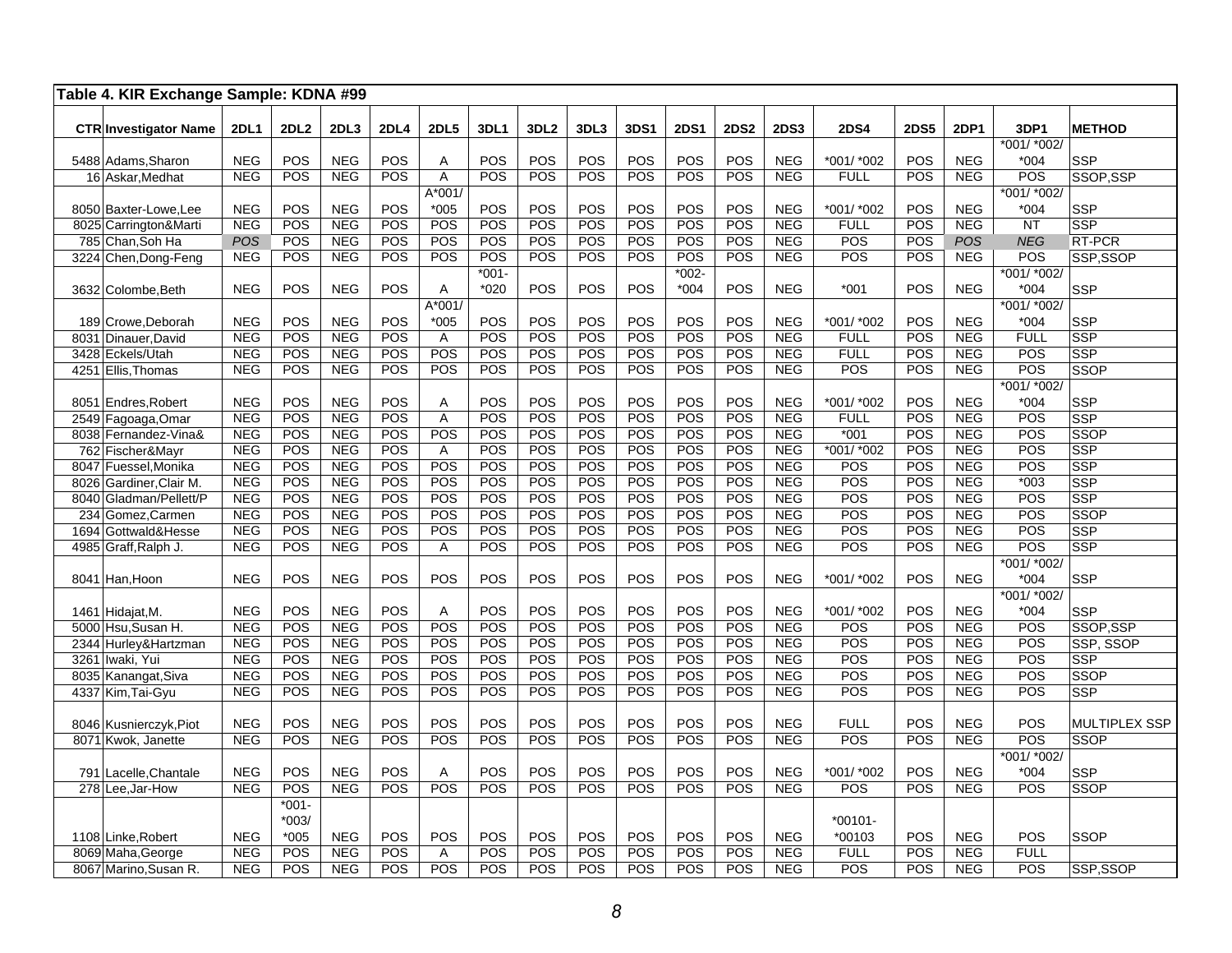|      | Table 4. KIR Exchange Sample: KDNA #99 |             |             |            |             |             |        |                  |           |      |             |             |             |             |             |            |                 |                      |
|------|----------------------------------------|-------------|-------------|------------|-------------|-------------|--------|------------------|-----------|------|-------------|-------------|-------------|-------------|-------------|------------|-----------------|----------------------|
|      | <b>CTR Investigator Name</b>           | <b>2DL1</b> | <b>2DL2</b> | 2DL3       | <b>2DL4</b> | <b>2DL5</b> | 3DL1   | 3DL <sub>2</sub> | 3DL3      | 3DS1 | <b>2DS1</b> | <b>2DS2</b> | <b>2DS3</b> | <b>2DS4</b> | <b>2DS5</b> | 2DP1       | 3DP1            | <b>METHOD</b>        |
|      |                                        |             |             |            |             |             |        |                  |           |      |             |             |             |             |             |            | *001/ *002/     |                      |
|      | 5142 Marsh, Steven                     | <b>NEG</b>  | POS         | <b>NEG</b> | POS         | POS         | POS    | POS              | POS       | POS  | POS         | POS         | <b>NEG</b>  | POS         | POS         | <b>NEG</b> | $*004$          | SSP, SBT             |
|      | 733 Mytilineos, Joanni                 | <b>NEG</b>  | POS         | <b>NEG</b> | POS         | POS         | POS    | POS              | POS       | POS  | POS         | POS         | <b>NEG</b>  | POS         | POS         | <b>NEG</b> | POS             | <b>SSP</b>           |
|      | 8039 Noreen, Harriet                   | <b>NEG</b>  | POS         | <b>NEG</b> | POS         | POS         | POS    | POS              | POS       | POS  | POS         | POS         | <b>NEG</b>  | POS         | POS         | <b>NEG</b> | POS             | <b>SSOP</b>          |
|      | 8022 Olerup SSP AB                     | <b>NEG</b>  | POS         | <b>NEG</b> | POS         | POS         | POS    | POS              | POS       | POS  | POS         | POS         | <b>NEG</b>  | POS         | POS         | <b>NEG</b> | POS             | <b>SSP</b>           |
|      | 3966 Permpikul&Vejba                   | <b>NEG</b>  | POS         | <b>NEG</b> | POS         | POS         | POS    | POS              | POS       | POS  | POS         | POS         | <b>NEG</b>  | POS         | POS         | <b>NEG</b> | POS             | <b>SSP</b>           |
|      | 8030 Poulton, Kay V.                   | <b>NEG</b>  | POS         | POS        | POS         | POS         | POS    | POS              | POS       | POS  | POS         | POS         | POS         | POS         | POS         | <b>NEG</b> | POS             | <b>SSOP</b>          |
|      | 8057 Ray&Balazs                        | <b>NEG</b>  | POS         | <b>NEG</b> | POS         | POS         | POS    | POS              | POS       | POS  | POS         | POS         | <b>NEG</b>  | <b>FULL</b> | POS         | <b>NEG</b> | POS             | <b>SSOP</b>          |
|      | 3753 Reed&Rajalingam                   | <b>NEG</b>  | POS         | <b>NEG</b> | POS         | POS         | POS    | POS              | POS       | POS  | POS         | POS         | <b>NEG</b>  | POS         | POS         | <b>NEG</b> | POS             | SSOP,SSP             |
|      |                                        |             |             |            |             |             |        |                  |           |      |             |             |             |             |             |            | *001/ *002/     |                      |
|      | 8064 Roberts, Chrissy                  | <b>NEG</b>  | POS         | <b>NEG</b> | POS         | POS         | POS    | POS              | POS       | POS  | POS         | POS         | <b>NEG</b>  | $*001$      | POS         | <b>NEG</b> | $*004$          | <b>WGA-SSP</b>       |
|      | 8060 Rost&Klein                        | <b>NEG</b>  | POS         | <b>NEG</b> | POS         | POS         | POS    | POS              | POS       | POS  | POS         | POS         | <b>NEG</b>  | POS         | POS         | <b>NEG</b> | POS             | <b>SSOP</b>          |
|      | 3410 Schroeder, M.L.                   | <b>NEG</b>  | POS         | <b>NEG</b> | POS         | Α           | POS    | POS              | POS       | POS  | POS         | POS         | <b>NEG</b>  | *001/ *002  | POS         | <b>NEG</b> | POS             | <b>SSP</b>           |
|      | 1426 Senitzer, David                   | <b>NEG</b>  | POS         | <b>NEG</b> | POS         | A*001       | $*002$ | POS              | POS       | POS  | POS         | POS         | <b>NEG</b>  | <b>FULL</b> | POS         | <b>NEG</b> | POS             | <b>MULTIPLEX SSP</b> |
|      | 2518 Tambur, Anat                      | <b>NEG</b>  | POS         | <b>NEG</b> | POS         | POS         | POS    | POS              | POS       | POS  | POS         | POS         | <b>NEG</b>  | POS         | POS         | <b>NEG</b> | POS             | <b>SSO</b>           |
|      | 769 Tavoularis, Sofia                  | <b>NEG</b>  | POS         | <b>NEG</b> | <b>POS</b>  | A           | POS    | POS              | POS       | POS  | POS         | POS         | <b>NEG</b>  | POS         | POS         | <b>NEG</b> | POS             | SSOP,SSP             |
|      | 230 Thoni, Deborah                     | <b>NEG</b>  | POS         | <b>NEG</b> | POS         | POS         | POS    | POS              | POS       | POS  | POS         | POS         | <b>NEG</b>  | POS         | POS         | <b>NEG</b> | POS             | <b>SSOP</b>          |
| 5451 | Tilanus, Marcel                        | <b>NEG</b>  | POS         | <b>NEG</b> | POS         | POS         | POS    | POS              | POS       | POS  | POS         | POS         | <b>NEG</b>  | POS         | POS         | <b>NEG</b> | POS             | <b>SSOP</b>          |
| 4021 | Trachtenberg, Eliz                     | <b>NEG</b>  | POS         | POS        | POS         | POS         | POS    | POS              | POS       | POS  | POS         | POS         | <b>NEG</b>  | POS         | POS         | <b>POS</b> | POS             | <b>SSP</b>           |
|      | 8024 Trowsdale.John                    | <b>NEG</b>  | POS         | <b>NEG</b> | NT          | POS         | POS    | $\overline{NT}$  | NT        | POS  | POS         | POS         | <b>NEG</b>  | <b>FULL</b> | POS         | <b>NEG</b> | <b>FULL</b>     | <b>SSP</b>           |
|      |                                        |             |             |            |             |             |        |                  |           |      | $*002 -$    |             |             |             |             |            |                 |                      |
|      | 5462 Turner, E.V.                      | <b>NEG</b>  | POS         | <b>NEG</b> | <b>POS</b>  | A           | POS    | POS              | POS       | POS  | $*004$      | POS         | <b>NEG</b>  | $*001$      | POS         | <b>NEG</b> | $*001 - *006$   | <b>SSP</b>           |
|      |                                        |             |             |            |             |             |        |                  |           |      |             |             |             |             |             |            | $*001/$ $*002/$ |                      |
|      | 8053 Tyan, Dolly                       | <b>NEG</b>  | POS         | <b>NEG</b> | POS         | Α           | POS    | POS              | POS       | POS  | POS         | POS         | <b>NEG</b>  | *001/ *002  | POS         | <b>NEG</b> | $*004$          | SSP,SS0P             |
|      | 8028 Uhrberg, Markus                   | <b>NEG</b>  | POS         | <b>NEG</b> | <b>NT</b>   | POS         | POS    | POS              | <b>NT</b> | POS  | POS         | POS         | <b>NEG</b>  | POS         | POS         | <b>NT</b>  | <b>NT</b>       | <b>SSP</b>           |
|      | 3775 Vidan-Jeras, Blan                 | <b>NEG</b>  | POS         | <b>NEG</b> | POS         | Α           | POS    | POS              | POS       | POS  | POS         | POS         | <b>NEG</b>  | POS         | POS         | <b>NEG</b> | POS             | <b>SSP</b>           |
|      | 8023 Vilches, Carlos                   | <b>NEG</b>  | POS         | <b>NEG</b> | <b>POS</b>  | POS         | POS    | POS              | POS       | POS  | POS         | POS         | <b>NEG</b>  | <b>FULL</b> | POS         | <b>NEG</b> | <b>FULL</b>     | <b>SSP</b>           |
|      |                                        |             | $*001 -$    |            |             |             |        |                  |           |      |             |             |             |             |             |            |                 |                      |
|      |                                        |             | $*003/$     |            |             |             |        |                  |           |      |             |             |             | $*00101 -$  |             |            |                 |                      |
|      | 705 Watkins, David I.                  | <b>NEG</b>  | $*005$      | <b>NEG</b> | POS         | POS         | POS    | POS              | POS       | POS  | POS         | POS         | <b>NEG</b>  | *00103      | POS         | <b>NEG</b> | POS             | <b>SSOP</b>          |
|      | 3186 Watson Narelle                    | <b>NEG</b>  | POS         | NT         | POS         | POS         | POS    | POS              | POS       | POS  | POS         | POS         | <b>NEG</b>  | POS         | POS         | <b>NEG</b> | POS             | <b>SSP</b>           |
|      | 124 Witt, Campbell                     | <b>NEG</b>  | POS         | <b>NEG</b> | POS         | POS         | POS    | POS              | POS       | POS  | POS         | POS         | <b>NEG</b>  | <b>FULL</b> | POS         | <b>NT</b>  | <b>NT</b>       | <b>MULTIPLEX SSP</b> |
|      | 1466 Yu, Neng                          | <b>NEG</b>  | POS         | <b>NEG</b> | POS         | A           | POS    | POS              | POS       | POS  | POS         | POS         | <b>NEG</b>  | POS         | POS         | <b>NEG</b> | POS             | <b>SSP</b>           |
|      | 5282 Yu, Neng                          | <b>NEG</b>  | POS         | <b>NEG</b> | POS         | A           | POS    | POS              | POS       | POS  | POS         | POS         | <b>NEG</b>  | <b>FULL</b> | POS         | <b>NEG</b> | <b>FULL</b>     | <b>SSP</b>           |
|      |                                        |             |             |            |             |             |        |                  |           |      |             |             |             |             |             |            | *001/ *002/     |                      |
|      | 713 Zachary, Andrea                    | <b>NEG</b>  | POS         | <b>NEG</b> | POS         | Α           | POS    | POS              | POS       | POS  | POS         | POS         | <b>NEG</b>  | POS         | POS         | <b>NEG</b> | $*004$          | <b>SSP</b>           |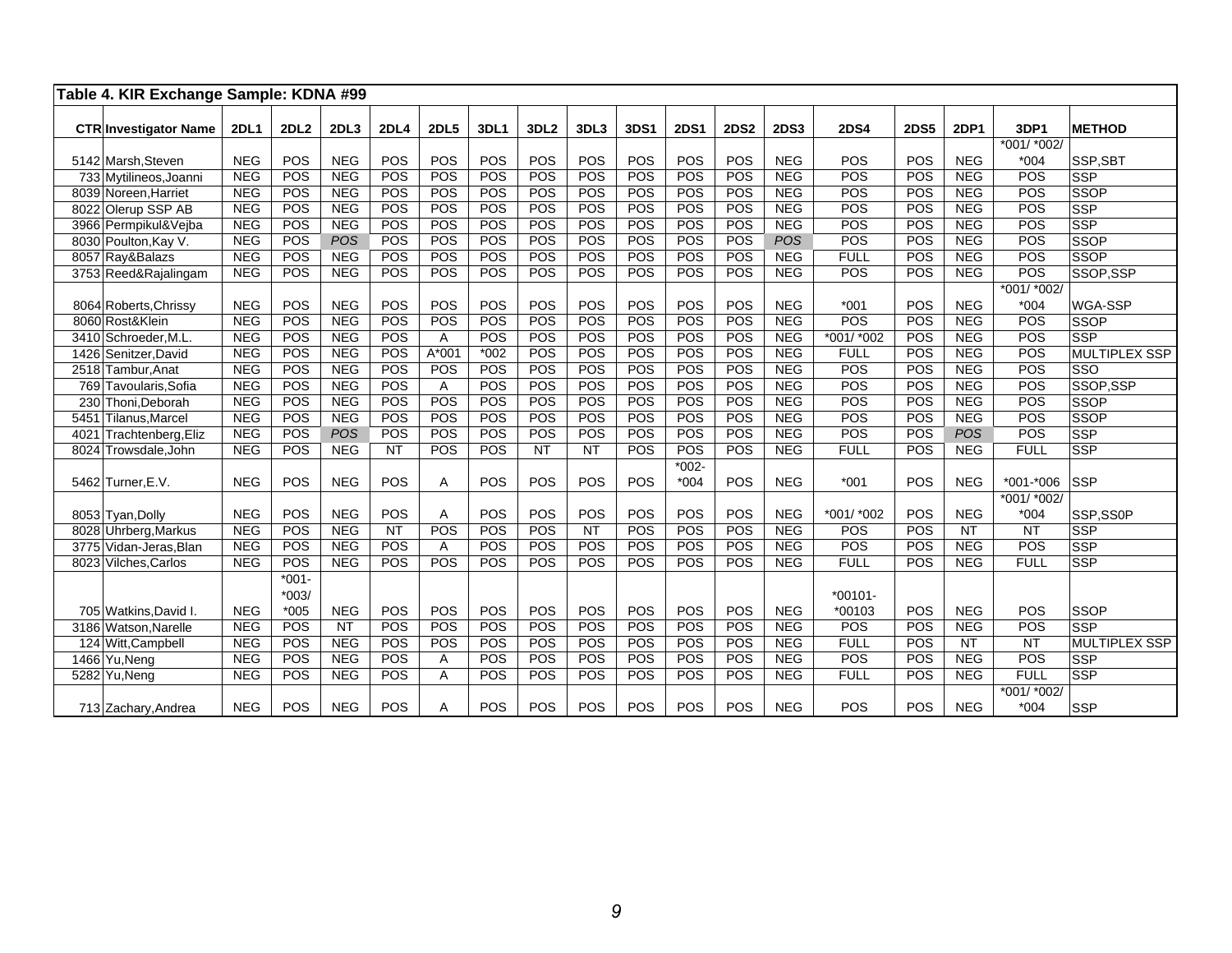| Table 5. KIR Exchange Sample: KDNA #100 (Hispanic) |             |                      |            |             |                |                   |                  |            |             |             |             |             |                    |             |            |                       |                                     |
|----------------------------------------------------|-------------|----------------------|------------|-------------|----------------|-------------------|------------------|------------|-------------|-------------|-------------|-------------|--------------------|-------------|------------|-----------------------|-------------------------------------|
| <b>CTR Investigator Name</b>                       | <b>2DL1</b> | 2DL2                 | 2DL3       | <b>2DL4</b> | <b>2DL5</b>    | 3DL1              | 3DL <sub>2</sub> | 3DL3       | <b>3DS1</b> | <b>2DS1</b> | <b>2DS2</b> | <b>2DS3</b> | <b>2DS4</b>        | <b>2DS5</b> | 2DP1       | 3DP1                  | <b>METHOD</b>                       |
| 5488 Adams, Sharon                                 | POS         | POS                  | POS        | POS         | A              | POS               | POS              | POS        | POS         | POS         | POS         | POS         | *001/ *002         | <b>NEG</b>  | POS        | POS                   | <b>SSP</b>                          |
| 16 Askar, Medhat                                   | POS         | POS                  | POS        | POS         | A              | POS               | POS              | POS        | POS         | POS         | POS         | POS         | <b>FULL</b>        | <b>NEG</b>  | POS        | POS                   | SSOP, SSP                           |
|                                                    |             |                      |            |             | $*001/$        |                   |                  |            |             |             |             |             |                    |             |            |                       |                                     |
| 8050 Baxter-Lowe, Lee                              | POS         | POS                  | POS        | POS         | $*005$         | POS               | POS              | POS        | POS         | POS         | POS         | POS         | *001/ *002         | <b>NEG</b>  | POS        | POS                   | <b>SSP</b>                          |
| 8025 Carrington&Marti                              | POS         | POS                  | POS        | POS         | POS            | POS               | POS              | POS        | POS         | POS         | POS         | POS         | <b>FULL</b>        | <b>NEG</b>  | POS        | <b>NT</b>             | <b>SSP</b>                          |
| 785 Chan, Soh Ha                                   | POS         | POS                  | POS        | POS         | POS            | <b>POS</b>        | POS              | POS        | POS         | POS         | POS         | POS         | POS                | <b>NEG</b>  | POS        | POS                   | RT-PCR                              |
| 3224 Chen, Dong-Feng                               | POS         | POS                  | POS        | POS         | <b>POS</b>     | POS               | POS              | POS        | POS         | POS         | POS         | POS         | POS                | <b>NEG</b>  | POS        | POS                   | SSP,SSOP                            |
|                                                    |             |                      |            |             |                |                   |                  |            |             |             |             |             |                    |             |            |                       |                                     |
|                                                    |             |                      |            |             |                |                   |                  |            |             | $*002-$     |             |             |                    |             |            | *001/ *002/           |                                     |
| 3632 Colombe, Beth                                 | POS         | POS                  | POS        | POS         | A              | *001-*020         | <b>POS</b>       | POS        | POS         | $*004$      | POS         | POS         | $*001$             | <b>NEG</b>  | POS        | *004, *003 SSP        |                                     |
|                                                    |             |                      |            |             | $*001/$        |                   |                  |            |             |             |             |             |                    |             |            |                       |                                     |
| 189 Crowe, Deborah                                 | POS         | POS                  | POS        | POS         | $*005$         | POS               | POS              | POS        | POS         | POS         | POS         | POS         | *001/ *002         | <b>NEG</b>  | POS        | POS                   | <b>SSP</b>                          |
|                                                    |             |                      |            |             |                |                   |                  |            |             |             |             |             |                    |             |            |                       |                                     |
| 8031 Dinauer, David                                | POS         | POS                  | POS        | POS         | Α              | POS               | POS              | POS        | POS         | POS         | POS         | POS         | <b>FULL</b>        | <b>NEG</b>  | <b>POS</b> | FULL, DEL SSP         |                                     |
| 3428 Eckels/Utah                                   | POS         | POS                  | POS        | POS         | POS            | POS               | POS              | POS        | POS         | POS         | POS         | POS         | <b>FULL</b>        | <b>NEG</b>  | POS        | POS                   | <b>SSP</b>                          |
| 4251 Ellis, Thomas                                 | POS         | POS                  | POS        | POS         | POS            | <b>POS</b>        | POS              | POS        | POS         | POS         | POS         | POS         | POS                | <b>NEG</b>  | POS        | POS                   | <b>SSOP</b>                         |
| 8051 Endres, Robert                                | POS         | POS                  | POS        | POS         | A              | POS               | POS              | POS        | POS         | POS         | POS         | POS         | *001/ *002         | <b>NEG</b>  | POS        | <b>FULL</b>           | <b>SSP</b>                          |
| 2549 Fagoaga, Omar                                 | POS         | POS                  | POS        | POS         | A              | POS               | POS              | POS        | POS         | POS         | POS         | POS         | <b>FULL</b>        | <b>NEG</b>  | POS        | POS                   | <b>SSP</b>                          |
| 8038 Fernandez-Vina&                               | POS         | POS                  | POS        | POS         | POS            | POS               | POS              | POS        | POS         | POS         | POS         | POS         | $*001$             | <b>NEG</b>  | POS        | POS                   | <b>SSOP</b>                         |
| 762 Fischer&Mayr                                   | POS         | POS                  | POS        | POS         | A              | POS               | POS              | POS        | POS         | POS         | POS         | POS         | *001/ *002         | <b>NEG</b>  | POS        | POS                   | <b>SSP</b>                          |
| 8047 Fuessel, Monika                               | POS         | POS                  | POS        | POS         | POS            | POS               | POS              | POS        | POS         | POS         | POS         | POS         | POS                | <b>NEG</b>  | POS        | POS                   | <b>SSP</b>                          |
| 8026 Gardiner, Clair M.                            | <b>POS</b>  | POS                  | POS        | POS         | POS            | POS               | POS              | POS        | POS         | POS         | POS         | POS         | POS                | <b>NEG</b>  | POS        | $*003$                | <b>SSP</b>                          |
| 8040 Gladman/Pellett/P                             | <b>POS</b>  | POS                  | POS        | POS         | POS            | POS               | POS              | POS        | POS         | POS         | POS         | POS         | POS                | <b>NEG</b>  | POS        | POS                   | <b>SSP</b>                          |
| 234 Gomez, Carmen                                  | POS         | POS                  | POS        | POS         | POS            | POS               | POS              | POS        | POS         | POS         | POS         | POS         | POS                | <b>NEG</b>  | POS        | POS                   | <b>SSOP</b>                         |
| 1694 Gottwald&Hesse                                | POS         | POS                  | POS        | POS         | POS            | POS               | POS              | POS        | POS         | POS         | POS         | POS         | POS                | <b>NEG</b>  | POS        | POS                   | <b>SSP</b>                          |
| 4985 Graff, Ralph J.                               | POS         | POS                  | POS        | POS         | A              | POS               | POS              | POS        | POS         | POS         | POS         | POS         | POS                | <b>NEG</b>  | POS        | POS                   | <b>SSP</b>                          |
| 8041 Han, Hoon                                     | POS         | POS                  | POS        | POS         | POS            | POS               | POS              | POS        | POS         | POS         | POS         | POS         | *001/ *002         | <b>NEG</b>  | POS        | POS                   | <b>SSP</b>                          |
| 1461 Hidajat, M.                                   | POS         | POS                  | POS        | POS         | $\overline{A}$ | POS               | POS              | POS        | POS         | POS         | POS         | POS         | *001/ *002         | <b>NEG</b>  | POS        | POS                   | <b>SSP</b>                          |
| 5000 Hsu, Susan H.                                 | POS         | POS                  | POS        | POS         | POS            | POS               | POS              | POS        | POS         | POS         | POS         | POS         | POS                | <b>NEG</b>  | POS        | POS                   | SSOP, SSP                           |
| 2344 Hurley&Hartzman                               | POS         | POS                  | POS        | POS         | POS            | POS               | POS              | POS        | POS         | POS         | POS         | POS         | POS                | <b>NEG</b>  | POS        | POS                   | SSP, SSOP                           |
| 3261 Iwaki, Yui                                    | POS         | POS                  | POS        | POS         | POS            | POS               | POS              | POS        | POS         | POS         | POS         | POS         | POS                | <b>NEG</b>  | POS        | POS                   | <b>SSP</b>                          |
| 8035 Kanangat, Siva                                | POS         | POS                  | POS        | POS         | POS            | <b>POS</b>        | POS              | POS        | POS         | POS         | POS         | POS         | POS                | <b>NEG</b>  | POS        | POS                   | <b>SSOP</b>                         |
| 4337 Kim, Tai-Gyu                                  | POS         | POS                  | POS        | POS         | <b>POS</b>     | POS               | POS              | POS        | POS         | POS         | POS         | POS         | POS                | <b>NEG</b>  | POS        | POS                   | <b>SSP</b>                          |
|                                                    |             |                      |            |             |                |                   |                  |            |             |             |             |             |                    |             |            |                       |                                     |
| 8046 Kusnierczyk, Piot                             | POS<br>POS  | POS<br>POS           | POS<br>POS | POS<br>POS  | POS<br>POS     | POS<br><b>POS</b> | POS<br>POS       | POS<br>POS | POS         | POS<br>POS  | POS<br>POS  | POS<br>POS  | <b>FULL</b><br>POS | <b>NEG</b>  | POS<br>POS | POS<br>POS            | <b>MULTIPLEX SSP</b><br><b>SSOP</b> |
| 8071 Kwok, Janette                                 |             |                      |            |             |                |                   |                  |            | POS         |             |             |             |                    | <b>NEG</b>  |            |                       |                                     |
|                                                    |             |                      |            |             |                |                   |                  |            |             |             |             |             |                    |             |            |                       |                                     |
|                                                    | POS         | POS                  | POS        | POS         |                | POS               | POS              | POS        | POS         | POS         | POS         | POS         | *001/ *002         | <b>NEG</b>  | POS        | *001/ *002/           |                                     |
| 791 Lacelle, Chantale                              | POS         | POS                  | POS        | POS         | A<br>POS       | POS               | POS              | POS        | POS         | POS         | POS         | POS         | POS                | <b>NEG</b>  | POS        | *004, *003 SSP<br>POS | <b>SSOP</b>                         |
| 278 Lee, Jar-How                                   |             |                      |            |             |                |                   |                  |            |             |             |             |             |                    |             |            |                       |                                     |
|                                                    | POS         | *001-*003/<br>$*005$ | POS        | POS         | <b>POS</b>     | <b>POS</b>        | POS              | POS        | POS         | POS         | <b>POS</b>  | POS         | $*00101-$          | <b>NEG</b>  | POS        | POS                   |                                     |
| 1108 Linke, Robert                                 |             |                      |            |             |                |                   |                  |            |             |             |             |             | *00103             |             |            |                       | <b>SSOP</b>                         |
| 8069 Maha, George                                  | POS         | POS                  | POS        | POS         | A              | <b>POS</b>        | POS              | POS        | POS         | POS         | POS         | POS         | <b>FULL</b>        | <b>NEG</b>  | POS        | FULL, DEL             |                                     |
| 8067 Marino, Susan R.                              | POS         | POS                  | POS        | POS         | POS            | POS               | POS              | POS        | POS         | POS         | POS         | POS         | POS                | <b>NEG</b>  | POS        | POS                   | SSP,SSOP                            |
|                                                    |             |                      |            |             |                |                   |                  |            |             |             |             |             |                    |             |            |                       |                                     |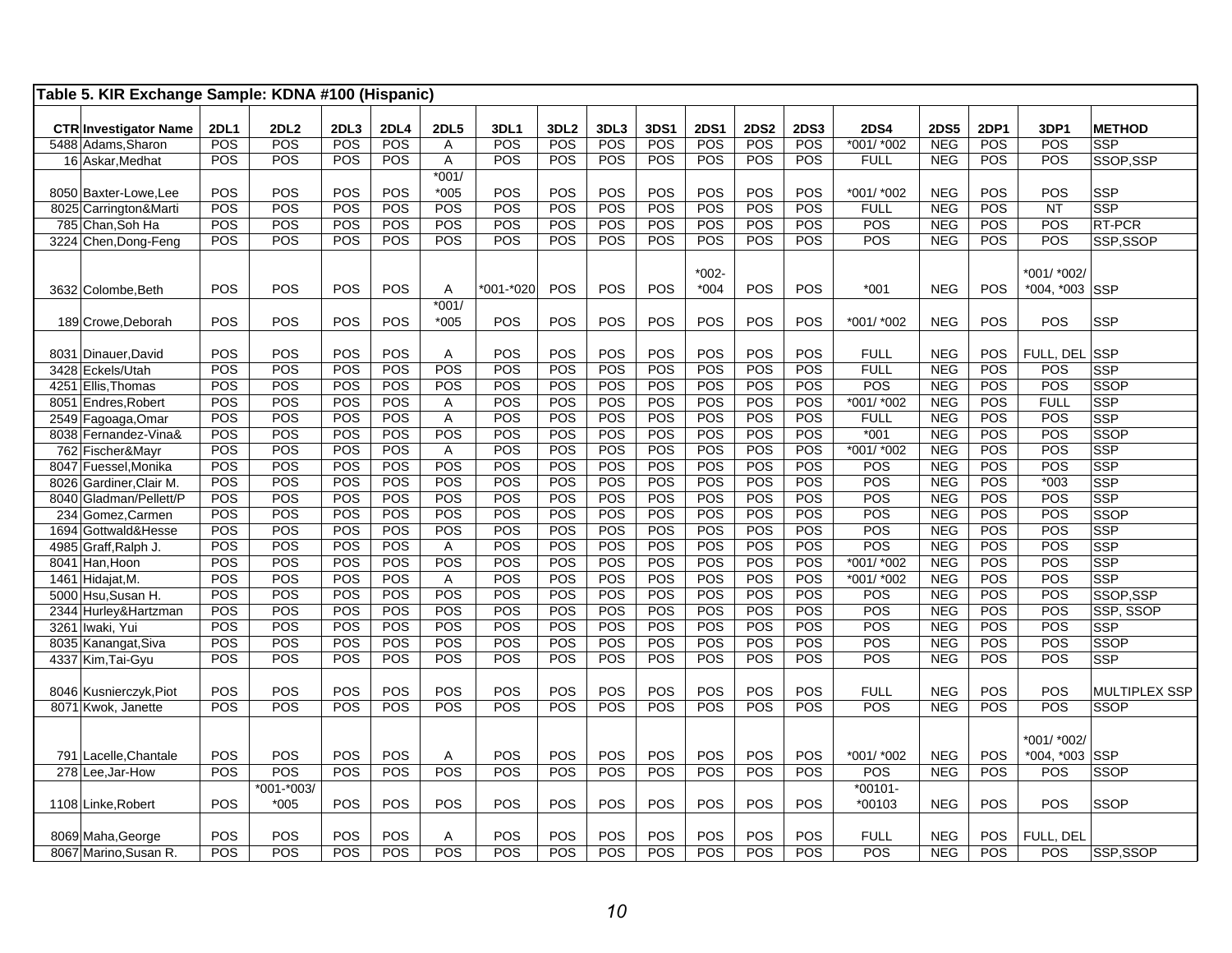|      | Table 5. KIR Exchange Sample: KDNA #100 (Hispanic) |             |                |      |             |                |          |                  |           |      |                    |             |             |             |             |            |                     |                      |
|------|----------------------------------------------------|-------------|----------------|------|-------------|----------------|----------|------------------|-----------|------|--------------------|-------------|-------------|-------------|-------------|------------|---------------------|----------------------|
|      | <b>CTR Investigator Name</b>                       | <b>2DL1</b> | 2DL2           | 2DL3 | <b>2DL4</b> | <b>2DL5</b>    | 3DL1     | 3DL <sub>2</sub> | 3DL3      | 3DS1 | <b>2DS1</b>        | <b>2DS2</b> | <b>2DS3</b> | <b>2DS4</b> | <b>2DS5</b> | 2DP1       | 3DP1                | <b>METHOD</b>        |
|      |                                                    |             |                |      |             |                |          |                  |           |      |                    |             |             |             |             |            | *001/ *002/         |                      |
|      | 5142 Marsh, Steven                                 | POS         | POS            | POS  | POS         | POS            | POS      | POS              | POS       | POS  | POS                | POS         | POS         | POS         | <b>NEG</b>  | POS        | *004, *003 SSP, SBT |                      |
|      | 733 Mytilineos, Joanni                             | POS         | POS            | POS  | POS         | POS            | POS      | POS              | POS       | POS  | POS                | POS         | POS         | POS         | <b>NEG</b>  | POS        | POS                 | SSP                  |
|      | 8039 Noreen, Harriet                               | POS         | POS            | POS  | POS         | POS            | POS      | POS              | POS       | POS  | POS                | POS         | POS         | POS         | <b>NEG</b>  | POS        | POS                 | SSOP                 |
|      | 8022 Olerup SSP AB                                 | POS         | POS            | POS  | POS         | POS            | POS      | POS              | POS       | POS  | POS                | POS         | POS         | POS         | <b>NEG</b>  | POS        | POS                 | <b>SSP</b>           |
|      | 3966 Permpikul&Vejba                               | POS         | POS            | POS  | POS         | POS            | POS      | POS              | POS       | POS  | POS                | POS         | POS         | POS         | <b>NEG</b>  | POS        | POS                 | <b>SSP</b>           |
|      | 8030 Poulton, Kay V.                               | POS         | POS            | POS  | POS         | POS            | POS      | POS              | POS       | POS  | POS                | POS         | POS         | POS         | POS         | POS        | POS                 | <b>SSOP</b>          |
|      | 8057 Ray&Balazs                                    | POS         | POS            | POS  | POS         | POS            | POS      | POS              | POS       | POS  | POS                | POS         | POS         | <b>FULL</b> | <b>NEG</b>  | POS        | POS                 | <b>SSOP</b>          |
|      | 3753 Reed&Rajalingam                               | POS         | <b>POS</b>     | POS  | POS         | <b>POS</b>     | POS      | POS              | POS       | POS  | POS                | <b>POS</b>  | POS         | POS         | NEG         | <b>POS</b> | POS                 | SSOP,SSP             |
|      |                                                    |             |                |      |             |                |          |                  |           |      |                    |             |             |             |             |            | *001/ *002/         |                      |
|      | 8064 Roberts, Chrissy                              | POS         | POS            | POS  | POS         | POS            | POS      | POS              | POS       | POS  | POS                | POS         | POS         | $*001$      | <b>NEG</b>  | POS        |                     | *004, *003 WGA-SSP   |
|      | 8060 Rost&Klein                                    | POS         | POS            | POS  | POS         | POS            | POS      | POS              | POS       | POS  | POS                | POS         | POS         | POS         | <b>NEG</b>  | POS        | POS                 | <b>SSOP</b>          |
|      | 3410 Schroeder, M.L.                               | POS         | POS            | POS  | POS         | A              | POS      | POS              | POS       | POS  | POS                | POS         | POS         | *001/ *002  | <b>NEG</b>  | POS        | POS                 | SSP                  |
|      | 1426 Senitzer, David                               | POS         | POS            | POS  | POS         | $*005$         | $*01502$ | POS              | POS       | POS  | POS                | <b>POS</b>  | POS         | <b>FULL</b> | <b>NEG</b>  | POS        | POS                 | <b>MULTIPLEX SSP</b> |
|      | 2518 Tambur, Anat                                  | POS         | POS            | POS  | POS         | POS            | POS      | POS              | POS       | POS  | POS                | POS         | POS         | POS         | <b>NEG</b>  | POS        | POS                 | SSO                  |
|      | 769 Tavoularis, Sofia                              | POS         | POS            | POS  | POS         | A              | POS      | POS              | POS       | POS  | POS                | POS         | POS         | POS         | <b>NEG</b>  | POS        | POS                 | SSOP,SSP             |
|      | 230 Thoni, Deborah                                 | POS         | POS            | POS  | POS         | POS            | POS      | POS              | POS       | POS  | POS                | POS         | POS         | POS         | <b>NEG</b>  | POS        | POS                 | <b>SSOP</b>          |
|      | 5451 Tilanus, Marcel                               | POS         | POS            | POS  | POS         | POS            | POS      | POS              | POS       | POS  | POS                | POS         | POS         | POS         | <b>NEG</b>  | POS        | POS                 | SSOP                 |
| 4021 | Trachtenberg, Eliz                                 | <b>POS</b>  | POS            | POS  | POS         | POS            | POS      | POS              | POS       | POS  | <b>POS</b>         | POS         | POS         | POS         | <b>NEG</b>  | POS        | POS                 | <b>SSP</b>           |
|      | 8024 Trowsdale.John                                | POS         | <b>POS</b>     | POS  | <b>NT</b>   | POS            | POS      | <b>NT</b>        | <b>NT</b> | POS  | POS                | POS         | POS         | <b>FULL</b> | <b>NEG</b>  | POS        | FULL, DEL SSP       |                      |
|      | 5462 Turner, E.V.                                  | POS         | <b>POS</b>     | POS  | POS         | A              | POS      | POS              | POS       | POS  | $*002 -$<br>$*004$ | POS         | POS         | $*001$      | <b>NEG</b>  | POS        | POS                 | <b>SSP</b>           |
|      |                                                    |             |                |      |             |                |          |                  |           |      |                    |             |             |             |             |            | *001/ *002/         |                      |
|      | 8053 Tyan, Dolly                                   | POS         | POS            | POS  | POS         | Α              | POS      | POS              | POS       | POS  | POS                | POS         | POS         | *001/ *002  | <b>NEG</b>  | POS        |                     | *004, *003 SSP, SS0P |
|      | 8028 Uhrberg, Markus                               | POS         | POS            | POS  | NT          | POS            | POS      | POS              | NT        | POS  | POS                | POS         | POS         | POS         | <b>NEG</b>  | <b>NT</b>  | $\overline{NT}$     | <b>SSP</b>           |
|      | 3775 Vidan-Jeras, Blan                             | POS         | POS            | POS  | POS         | Α              | POS      | POS              | POS       | POS  | POS                | POS         | POS         | POS         | <b>NEG</b>  | POS        | POS                 | <b>SSP</b>           |
|      | 8023 Vilches.Carlos                                | POS         | POS            | POS  | POS         | POS            | POS      | POS              | POS       | POS  | POS                | POS         | POS         | <b>FULL</b> | <b>NEG</b>  | <b>POS</b> | FULL, DEL SSP       |                      |
|      |                                                    |             | $*001 - *003/$ |      |             |                |          |                  |           |      |                    |             |             | $*00101 -$  |             |            |                     |                      |
|      | 705 Watkins, David I.                              | POS         | $*005$         | POS  | POS         | POS            | POS      | POS              | POS       | POS  | POS                | POS         | POS         | *00103      | <b>NEG</b>  | POS        | POS                 | <b>SSOP</b>          |
|      | 3186 Watson, Narelle                               | POS         | POS            | POS  | POS         | POS            | POS      | POS              | POS       | POS  | POS                | POS         | POS         | POS         | <b>NEG</b>  | POS        | POS                 | <b>SSP</b>           |
|      | 124 Witt, Campbell                                 | POS         | POS            | POS  | POS         | POS            | POS      | POS              | POS       | POS  | POS                | POS         | POS         | <b>FULL</b> | <b>NEG</b>  | NT         | $\overline{NT}$     | <b>MULTIPLEX SSP</b> |
|      | 1466 Yu, Neng                                      | POS         | POS            | POS  | POS         | A              | POS      | POS              | POS       | POS  | POS                | POS         | POS         | POS         | <b>NEG</b>  | POS        | POS                 | <b>SSP</b>           |
|      | 5282 Yu, Neng                                      | POS         | POS            | POS  | POS         | A              | POS      | POS              | POS       | POS  | POS                | POS         | POS         | <b>FULL</b> | <b>NEG</b>  | POS        | FULL, DEI           | <b>SSP</b>           |
|      | 713 Zachary, Andrea                                | POS         | POS            | POS  | POS         | $\overline{A}$ | POS      | POS              | POS       | POS  | POS                | POS         | POS         | POS         | <b>NEG</b>  | POS        | POS                 | SSP                  |